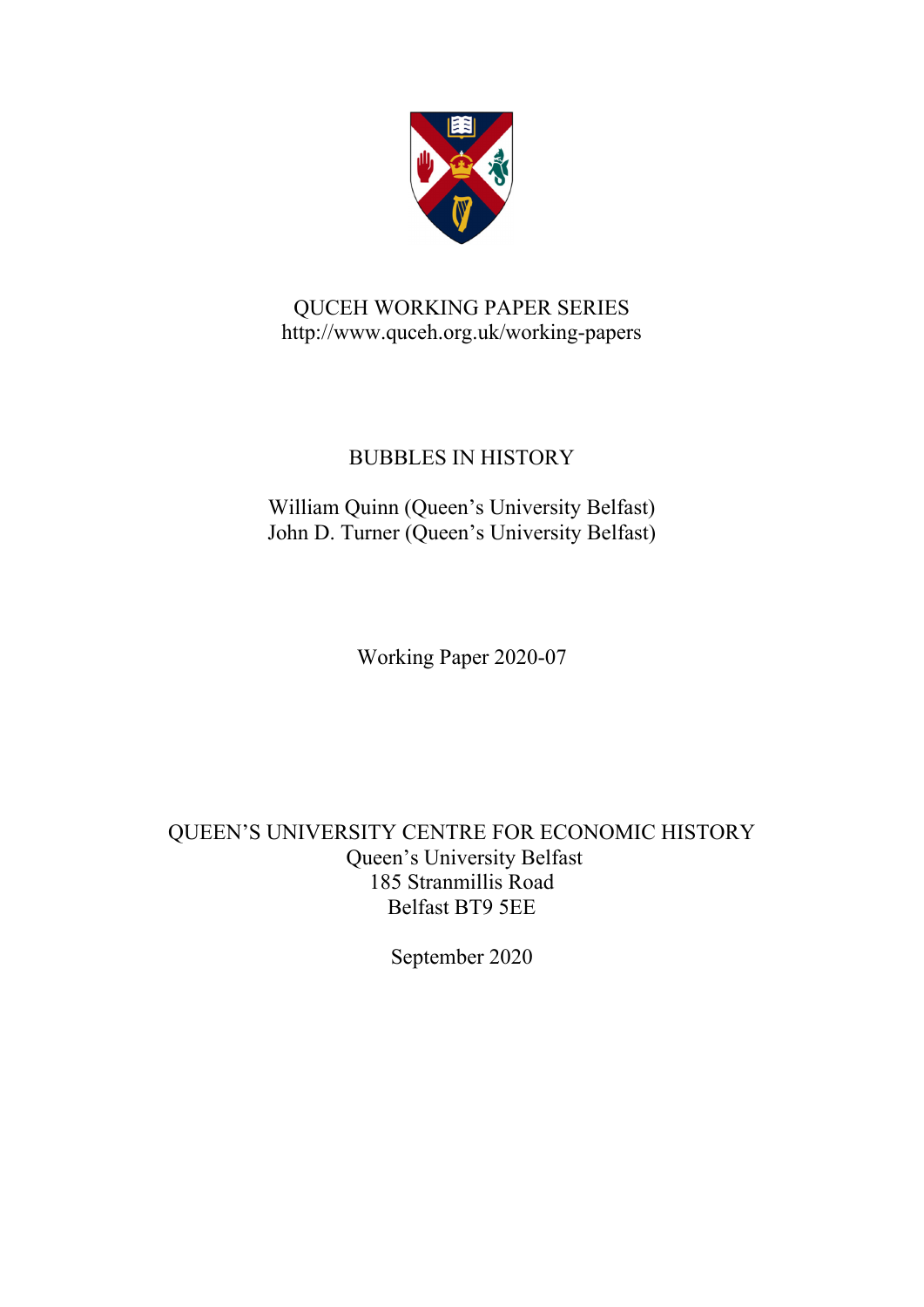# **Bubbles in History**

William Quinn\*

John D. Turner#

**Abstract:** Bubbles have become ubiquitous. This ubiquity has stimulated research over the past three decades into bubbles in history. In this article, we provide a systematic overview of research into historical bubbles. Our analysis reveals that there is no coherent approach to the study of bubbles and much of the debate has unhelpfully focussed on the rationality/irrationality dichotomy. We then suggest a new framework for the study of historical bubbles, which helps us understand the causes of bubbles and their economic consequences. We conclude by suggesting ways in which business history can contribute to the study of historical bubbles.

**Keywords**: Bubbles, Business History, Speculation

**JEL codes**: G01, G10, G40, N10, N20, N80

 $*$  w.quinn@qub.ac.uk;  $*$  j.turner@qub.ac.uk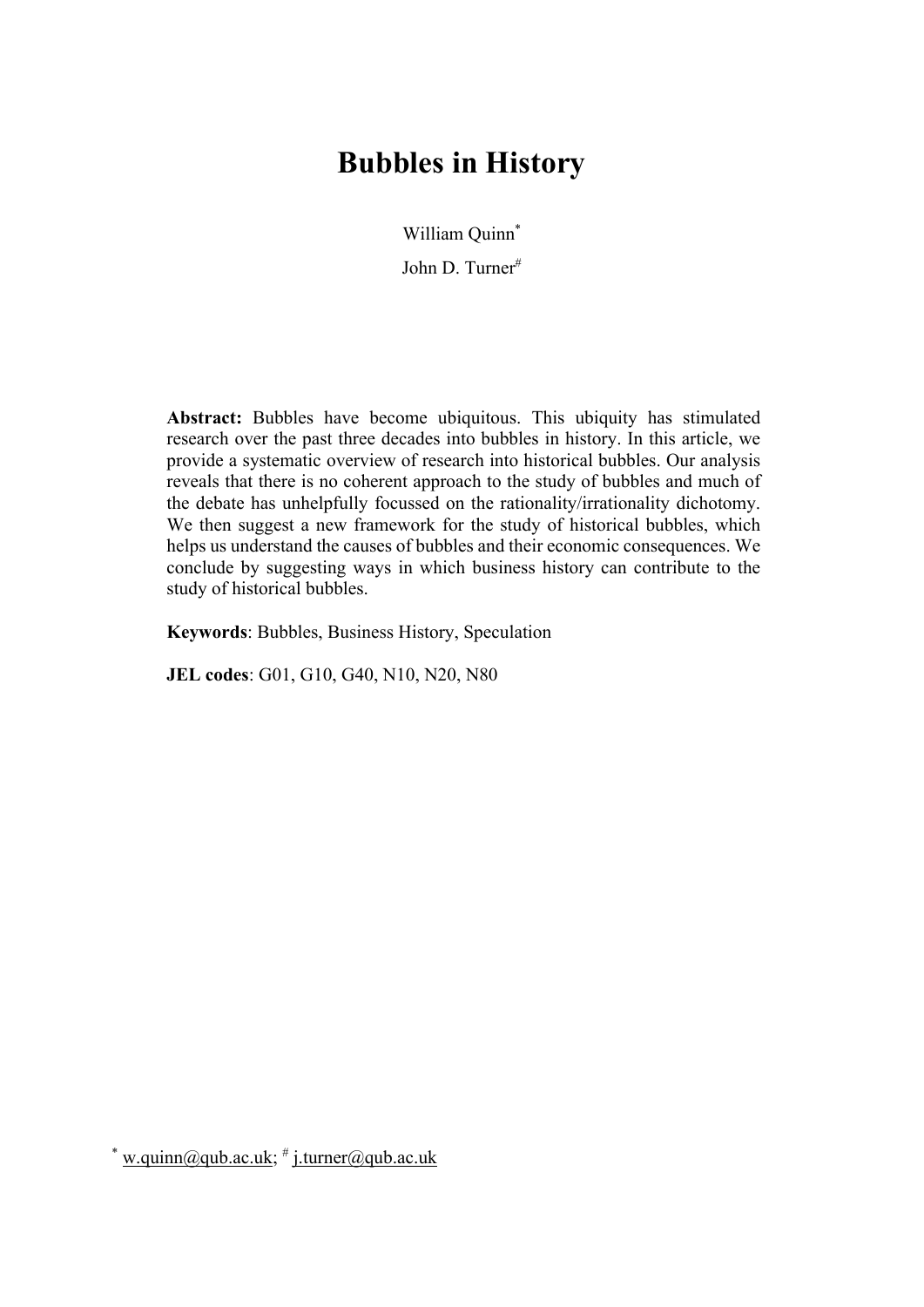#### **1. Introduction**

Bubbles appear to be happening more frequently. The most recent notable example was the bitcoin or cryptocurrency bubble. Between August 2016 and December 2017, the price of one bitcoin rose from \$555 to  $$19,783$ <sup>1</sup> In the seven weeks following its peak, the value of one bitcoin fell by 65 per cent, and by December 2018, one year after its peak, it was valued at  $$3,332 - a$  fall of 83 per cent.<sup>2</sup> This bubble followed a bubble in the Chinese stock market in 2015, the housing bubble which preceded the Global Financial Crisis, and the dot-com bubble which burst in 2000.

 This increased prevalence of bubbles has stimulated research by economists which attempts to understand why bubbles happen and how policymakers can deal with them. This research agenda has resulted in several competing and non-competing theories of why bubbles happen. It has also resulted in economists turning to various historical bubbles to test these theories. Although there are several extensive surveys of the theoretical and empirical literature on bubbles (Mayer, 2011; Brunnermeier & Oehmke, 2012; Scherbina & Schlusche, 2014), to date there have been no surveys of the extensive literature on historical bubbles.

 In this article, we present the results of a systematic literature search of journal articles, working papers, and books on historical bubbles. This review article synthesises the existing research on historical bubbles and their causes. We find the traditional analytical lens used in a lot of research on historical bubbles is the rationality/irrationality dichotomy. In other words, most of the research on past bubble episodes takes a stance on whether they were driven by irrational investor behaviour or, alternatively, the pricing of the bubble asset was consistent with fundamentals, suggesting that investors were not acting in an irrational manner. We argue in this paper that this framework is not particularly helpful when it comes to analysing historical bubbles. As an alternative, we propose a different analytical lens to help scholars in their study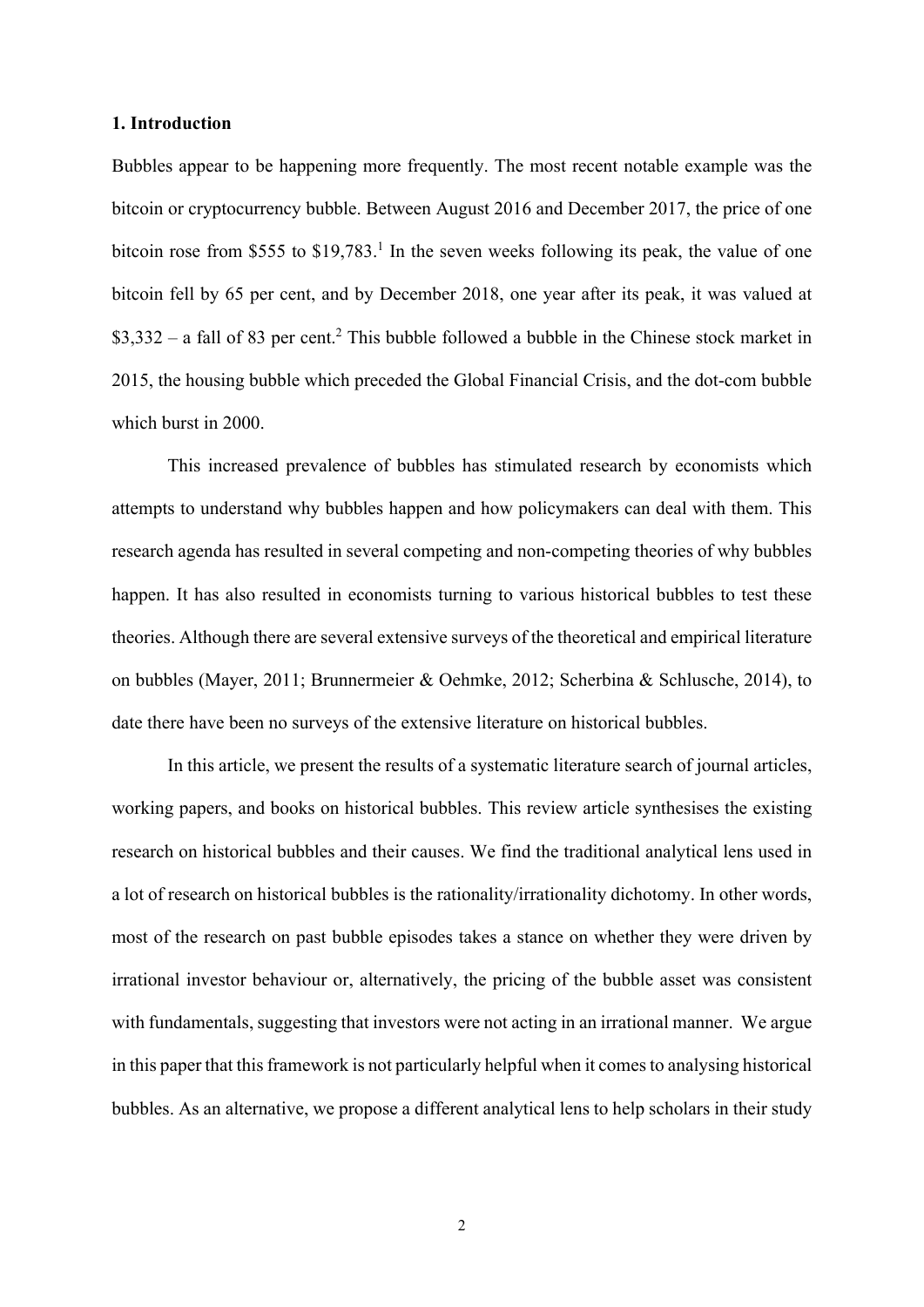of bubble episodes. This lens, which we call the 'bubble triangle' has been developed after our in-depth review of the literature.

 The insights provided by this new analytical lens will be illustrated by our examination of the societal costs and benefits of historical bubbles. Recent experience of the Global Financial Crisis suggests that bubbles can have major and long-lasting deleterious effects on economies. However, not all bubbles have had such negative consequences. Indeed, it has been suggested that some bubbles may actually be socially useful in that they bequeath something of value upon society that otherwise would not have occurred (Eatwell, 2004; Janeway, 2018). We use the literature on historical bubbles to understand the characteristics of bubbles which result in economic catastrophes versus those which are relatively benign or maybe even socially useful.

 This review article is structured as follows. In the next section, we review existing theories about the causes of historical bubbles. Section three proposes a new framework for studying historical bubbles. Section four analyses the consequences of historical bubbles. Section five concludes the article by outlining how business historians can contribute to the development of society's understanding of bubbles.

#### **2. Perspectives on the Causes of Historical Bubbles**

Before we can survey past bubble episodes, we need to define what we mean by a 'bubble'. This is by no means straightforward: within academic economics and finance there has been considerable controversy over the use and meaning of the word 'bubble'. Garber (1990) disparages the term as a 'non-explanation', while O'Hara (2008) reports having been criticised for 'loose talk and unscientific thinking' after allowing the word to be used in a journal she had edited. Kindleberger (1996, p.16) proposes a simple definition of a bubble as 'an upward price movement that then implodes'. In practice, however, the term 'bubble' often also implies that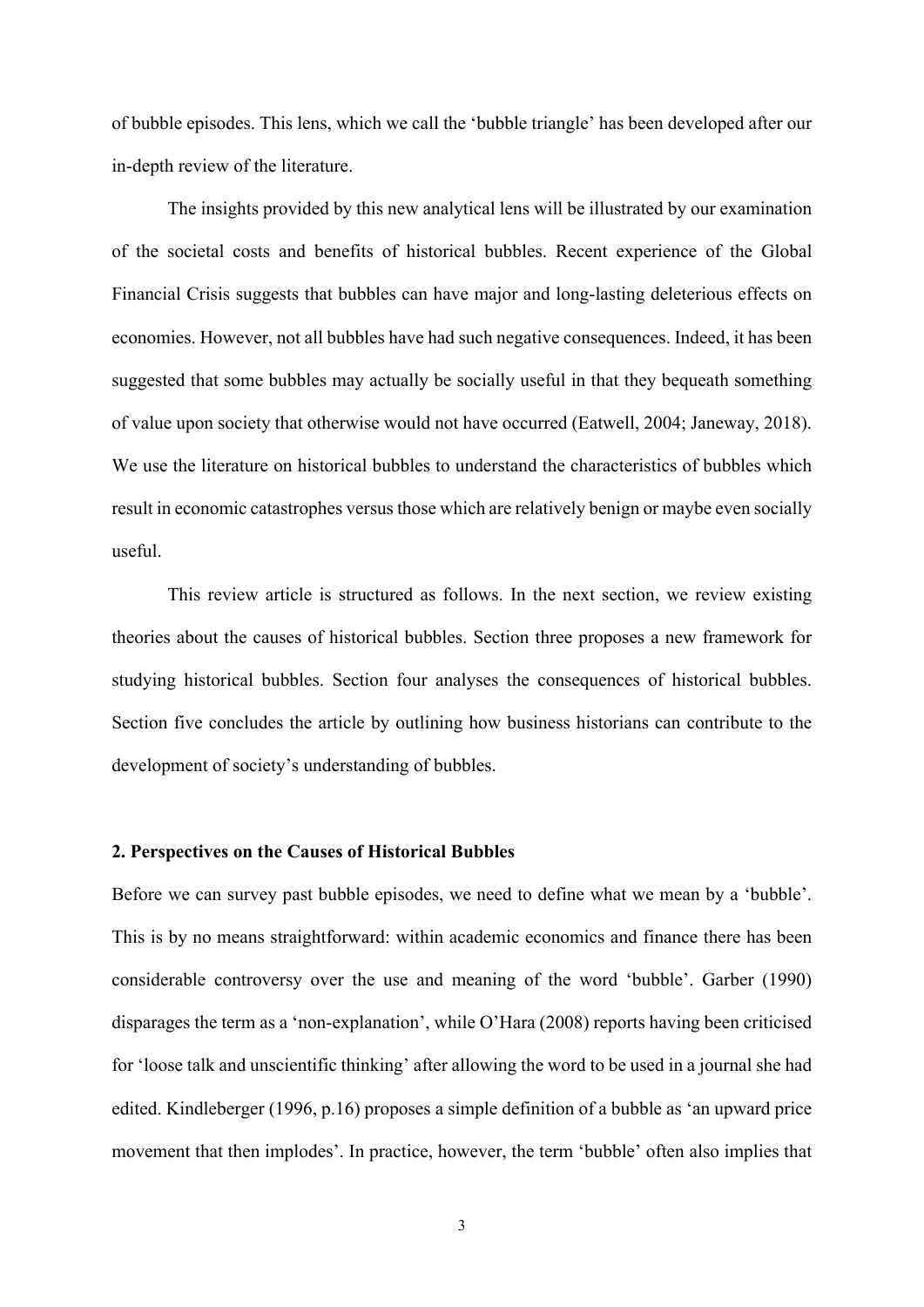share prices became disconnected from their underlying intrinsic value. Donaldson and Kamstra (1996, p.336), for example, argue that 'there was *not* a bubble in 1920s [U.S.] stock prices' on the grounds that, although there was an upward price movement that subsequently imploded, prices were consistent throughout with their pricing model, which is based on potential dividends. However, the requirement for prices to have dissociated from intrinsic values makes it difficult to determine which episodes should be considered 'bubbles'. This is because the true intrinsic value of an asset is based on expectations, and is therefore unobservable. For the purposes of this article, we will therefore use Kindleberger's definition, which leaves open the possibility that fundamentals played a role in some of the bubbles described.

 Our approach to finding studies on historical bubbles started with a search of the leading business and economic history journals. Given the recent interest of economists in bubbles, we also searched all the leading economics and finance periodicals for articles which focussed on or even mentioned historical bubbles. In addition, we also searched the NBER working paper series because many influential papers may not necessarily progress beyond the working paper stage. Furthermore, given the interest of central banks in bubbles, we also searched the working paper series of leading central banks, the International Monetary Fund and the Bank for International Settlements.

 Because some bubbles have been focussed on real estate and housing, we also searched geography and urban planning journals. Because of the wider public fascination with bubbles, the final stage of our literature collection was to search the catalogue of the British Library to find books which have been published in the English language over the past two centuries and which have focussed on one or more historical bubbles

 A non-exhaustive list of those episodes which have been identified as potential bubbles in this literature is shown in Table 1. Some of these are more well-known than others. The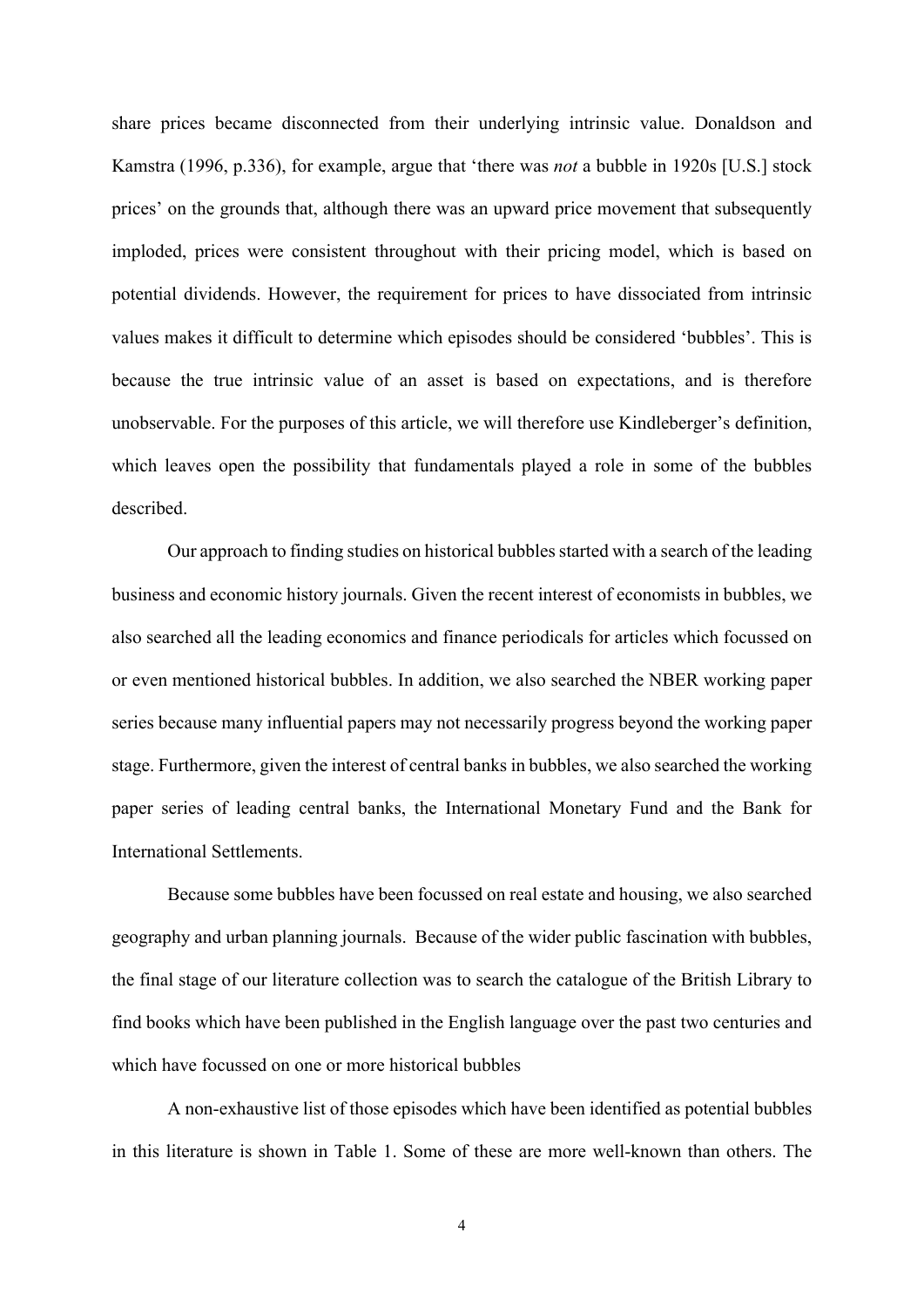Tulipmania, for instance, is one of the most famous bubbles, despite the fact that it concerned an infrequently traded and rare commodity and thus had minimal economic impact (Garber, 1989; Goldgar, 2007; Thompson, 2007). The Australian land boom, on the other hand, was the catalyst for one of history's most severe financial crises, but is not widely known outside of academic circles (Cannon, 1966; Hickson & Turner, 2002; Merrett, 1989, 1993).

#### <<INSERT TABLE 1 HERE>>

Financial bubbles have been studied by scholars from a wide range of academic backgrounds, and as a result, the literature shows substantial variation in methodology. Table 2 attempts to categorise these methodologies, giving examples of papers and books in which each has been used. Descriptive history is by far the oldest of these methodologies, whereas more quantitative techniques have grown in popularity since the cliometric revolution of the 1960s. The past decade has seen a trend towards using large-scale data analysis to examine bubbles as a general economic phenomena.

#### <<<INSERT TABLE 2 HERE>>>

Most descriptive histories of bubbles focus on explaining the causes of a specific episode, rather than on the causes of bubbles more generally. However, several influential works examine multiple bubbles with the aim of understanding their causes. The first major work to investigate multiple historical bubbles simultaneously was Charles Mackay's *Extraordinary Popular Delusions and the Madness of Crowds*, first published in 1841. Mackay argued that the South Sea bubble (1720), the Mississippi bubble (1720), and the Dutch Tulipmania (1636-7) resulted from a spontaneous outburst of madness at a societal level, comparable to fads in alchemy, fortune telling, and facial hair (Mackay, 1856). While much of the content within Mackay's narratives is now thought to be apocryphal, the general argument – that bubbles occur because of widespread irrational behaviour – has been advanced more rigorously by several modern economists (Galbraith, 1990; Kindleberger, 1996; Shiller, 2015).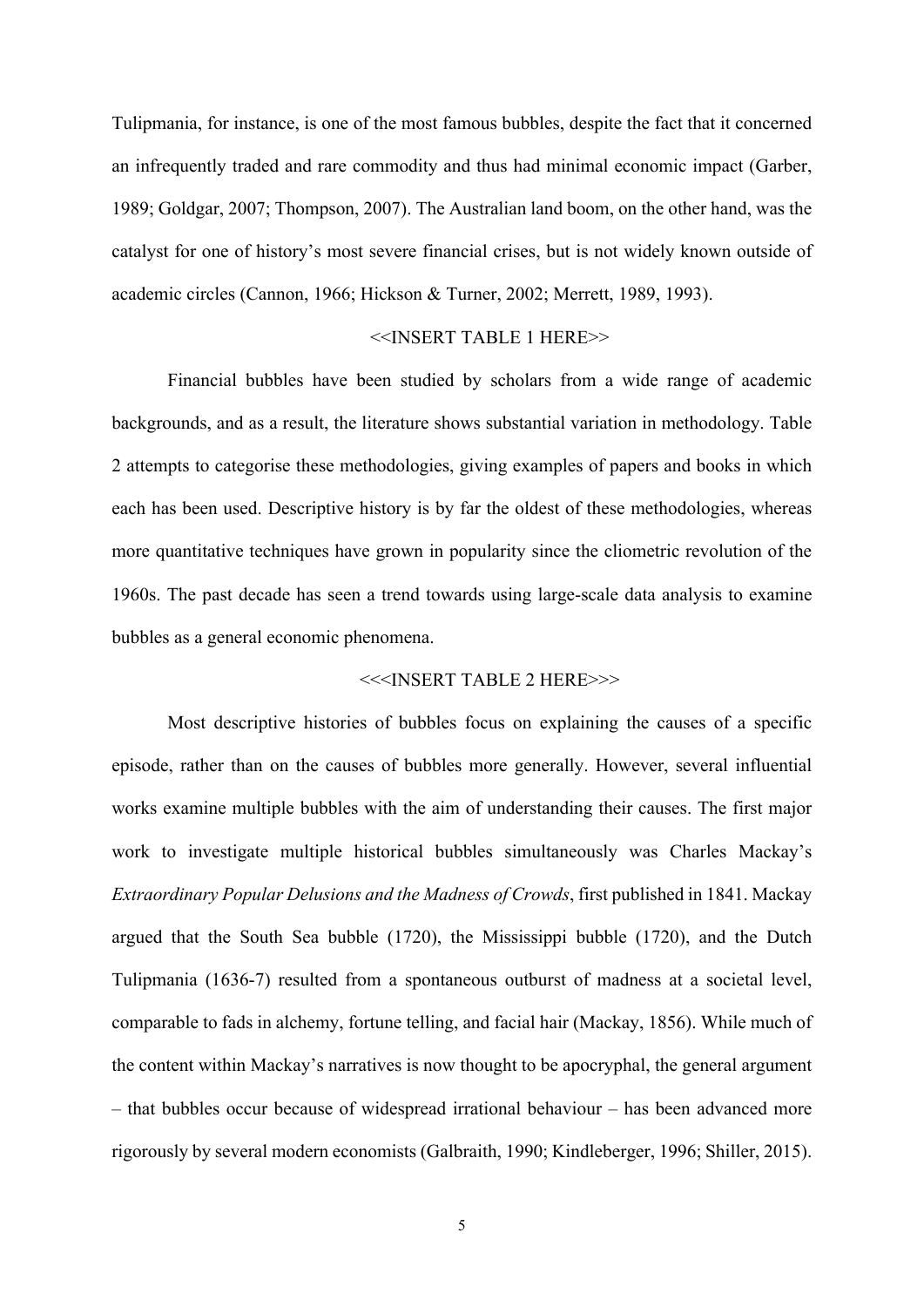Behavioural finance reveals some plausible ways in which a bubble could occur in financial markets. For example, a subset of investors could suffer from an overconfidence bias, whereby they overestimate the future performance of a financial asset, or they may have a representativeness bias, whereby they incorrectly extrapolate from a series of good news announcements and overreact (Barberis et al., 1998; Daniel et al., 1998). Herding effects could then induce other investors to follow this subset of investors (Lux, 1995). Continually rising prices might then induce mass euphoria, which is further propagated by sensationalist news media coverage (Shiller, 2015).

One of the most influential accounts of how behavioural factors could systematically lead to macroeconomic bubbles is that of Minsky (2008). Minsky argues that periods of stability breed overconfidence, which in turn leads to over-investment and the emergence of asset price bubbles. In other words, stability is destabilizing, and thus financial bubbles are inherent to capitalism. This theory is intuitively appealing, but it has limited explanatory power, offering no explanation for why bubbles occur in some assets and in some countries but not in others. Furthermore, if confidence cycles are of a relatively fixed duration, the frequency of bubbles should remain relatively constant across time. Table 1 suggests that this is not the case: the literature does not indicate that there were any major bubbles in the period between 1931 and 1982, whereas between 1982 and 2015, seven bubbles occurred, even when counting the housing bubbles in various countries during the 2000s as a single bubble. However, if the duration of confidence cycles can vary, the explanatory power of Minsky's theory is depleted further: in this case its only testable prediction is that bubbles exist, and will sometimes occur.

 The existence of bubbles is itself disputed by another branch of literature, which argues that bubble-like patterns occur due to the rational response of investors to changes in the underlying fundamentals affecting the values of financial assets. In other words, bubbles do not provide evidence of market inefficiency. This school of thought has resulted in a body of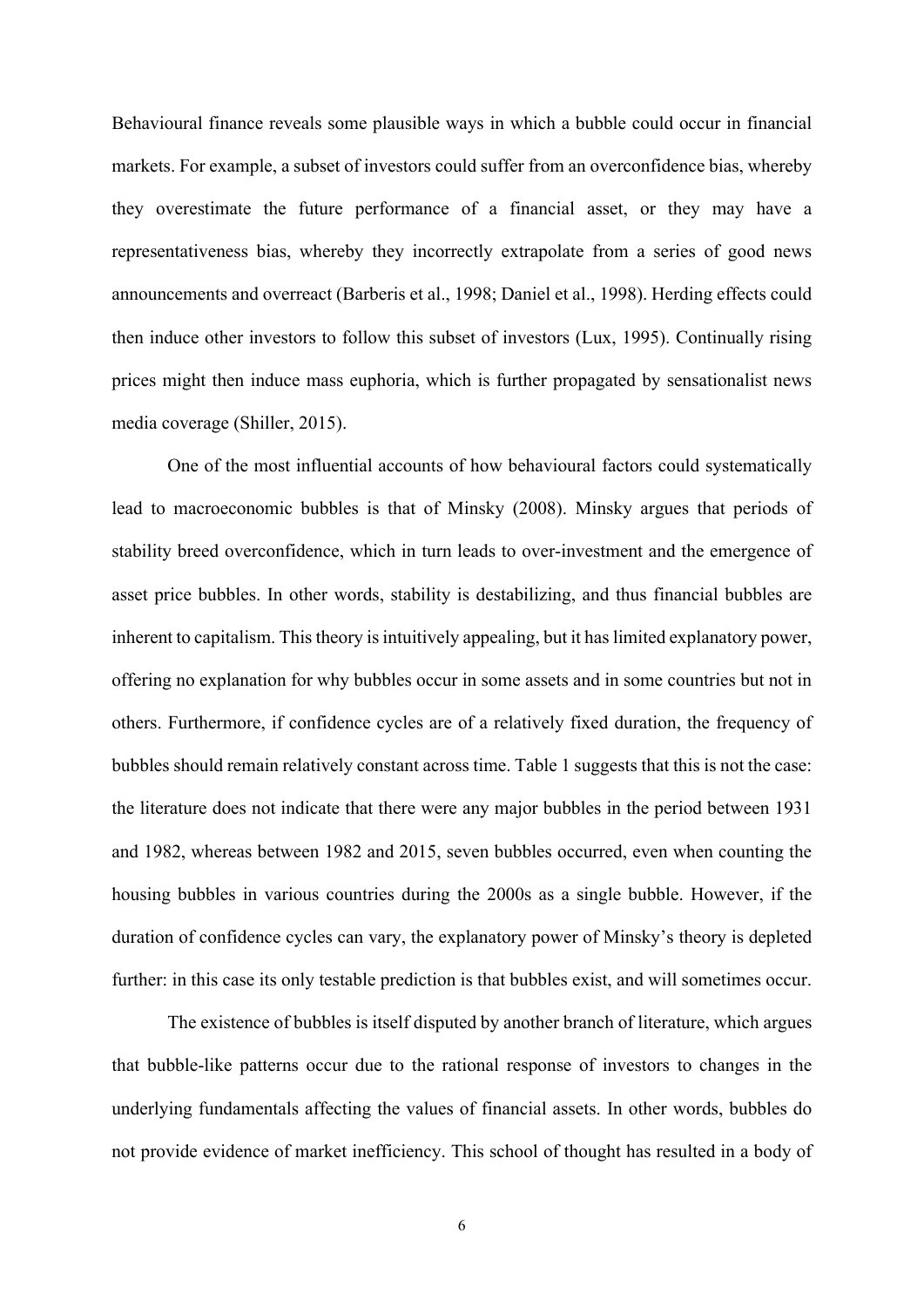literature that attempts to justify the price of financial assets during historical 'bubbles', including the Tulipmania, South Sea Bubble, Mississippi Bubble, American railway manias of 1835 and 1843, U.S. stock market boom of the 1920s, Japanese land boom of the 1980s, and dot-com bubble of the late 1990s (Boone, 1989; Donaldson & Kamstra, 1996; Garber, 1990; Pástor & Veronesi, 2003, 2009). Making this case can be an uphill struggle, as it requires one to argue that the correct asset pricing model is one which would have recommended holding shares on the eve of history's most spectacular crashes. Accepting the conclusions of this branch of literature therefore often requires one to have a strong prior in favour of market efficiency. Many of the aforementioned studies have been contradicted by other research which argues that asset prices during historical episodes were, in fact, excessively high (Dale, 2004; DeLong & Magin, 2006; Rappoport & White, 1994; Stone & Ziemba, 1993;Velde, 2009; White, 1990).

 Others have argued that bubbles can occur because investor rationality might not necessarily lead to an efficient market. For example, the ability of investors to profit by identifying overpriced stock could be restricted by constraints on their capacity to short sell (Ofek & Richardson, 2003; Schienkman & Xiong, 2003; Haruvy & Noussair, 2006). Such short selling would correct overvaluations by driving prices back to their fundamental value. The absence of formal legal restrictions on short selling during many historical bubbles might be thought to undermine this hypothesis. However, in addition to social and cultural disincentives to short sell, the limited regulation of early financial markets may have left short sellers vulnerable to market manipulators engineering a corner in short sold stocks (Allen et al., 2006; Quinn, 2019a).

 Alternatively, informed investors may purchase an asset they know to be overpriced, as the boom may continue in the short term, and they could resell the asset to 'a greater fool' to make a capital gain in the future (Blanchard & Watson, 1982; O'Hara, 2008). This practice,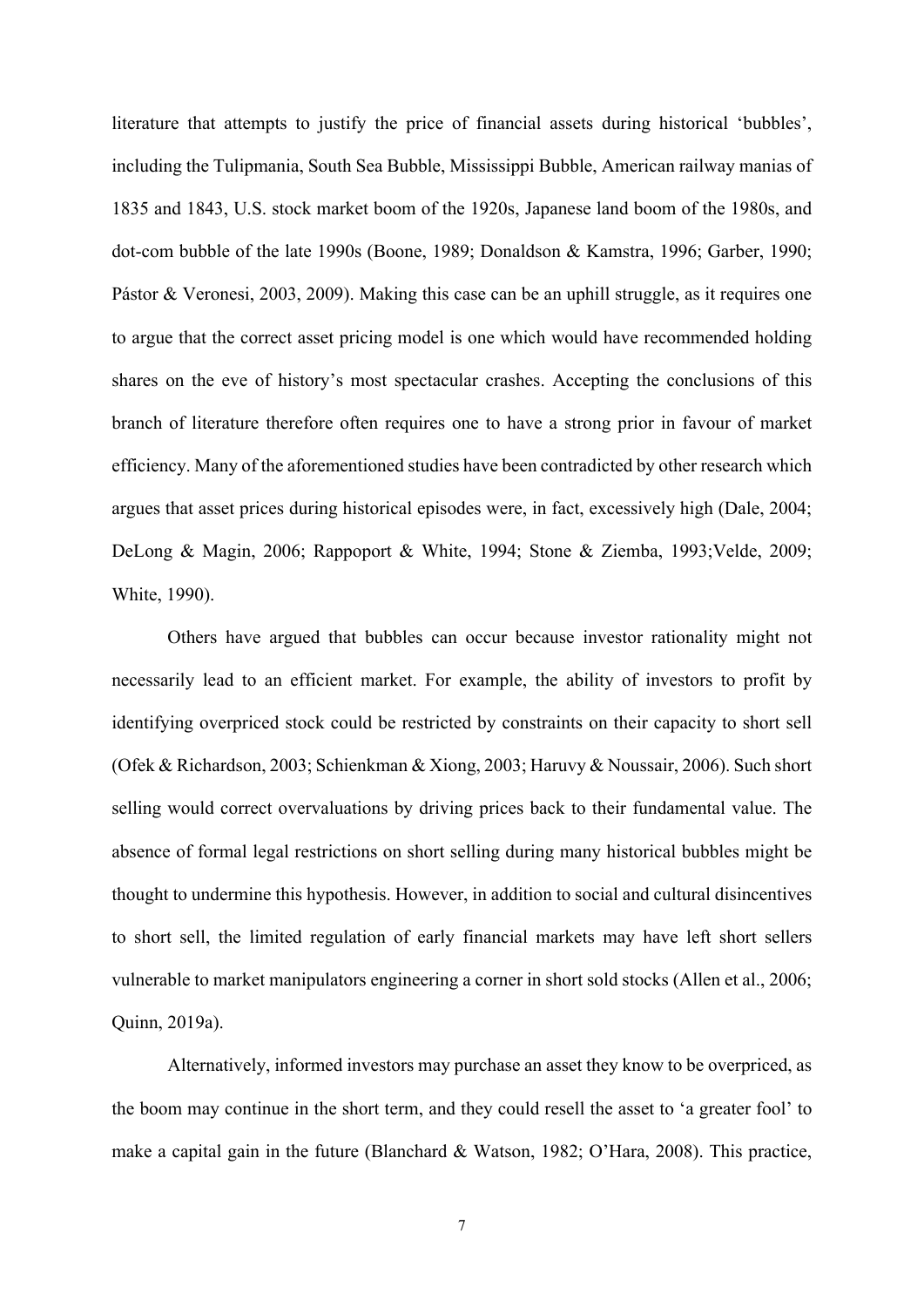commonly referred to as 'riding the bubble', could be a rational response to uncertainty over the point at which a share price correction will occur (Abreu & Brunnermeier, 2002, 2003; Brunnermeier & Nagel, 2004; Xiong & Yu, 2011). There is direct evidence of investors 'riding' the South Sea and dot-com bubbles (Temin & Voth, 2004; Griffin et al., 2011). Dhar & Goetzmann (2005) find that over half of those interviewed about their trading activity during the dot-com bubble had bought a stock that they believed was overvalued in the expectation of future price increases. Survey data from the Japanese bubble of the 1980s has shown that a large number of institutional investors recommended buying stocks despite believing that, in the long run, the market would fall (Shiller et al., 1996).

 Analysing the causes of historical bubbles in terms of rationality, however, poses several problems. First, categorising all participants in financial markets as either 'rational arbitrageurs' or 'irrationally exuberant behavioural traders', as Abreu & Brunnermeier (2003, p.179) have done, may be too great a simplification to properly explain the phenomenon. In real financial markets, prices are determined by the aggregate behaviour of investors with heterogeneous beliefs, risk preferences, and information. Second, what constitutes 'rational' investor behaviour has never been adequately defined (Opp, 2017). In the field of bubbles specifically, there is an ambiguous distinction between 'irrational' behaviour and the rational behaviour of investors with imperfect information or non-standard risk preferences. Individuals might also have non-financial reasons for investing in an asset during a bubble: wanting to support potentially world-changing technology firms during the 1920s, for example, or holding bitcoin for ideological reasons. To dismiss such behaviour as 'irrational' is reductive (and also somewhat disrespectful). However, if one broadens the definition of 'rational' behaviour to include misinformed and ideological investments, it becomes difficult to think of *any* investor behaviour that could reliably be called 'irrational'. The framework thus loses all descriptive power.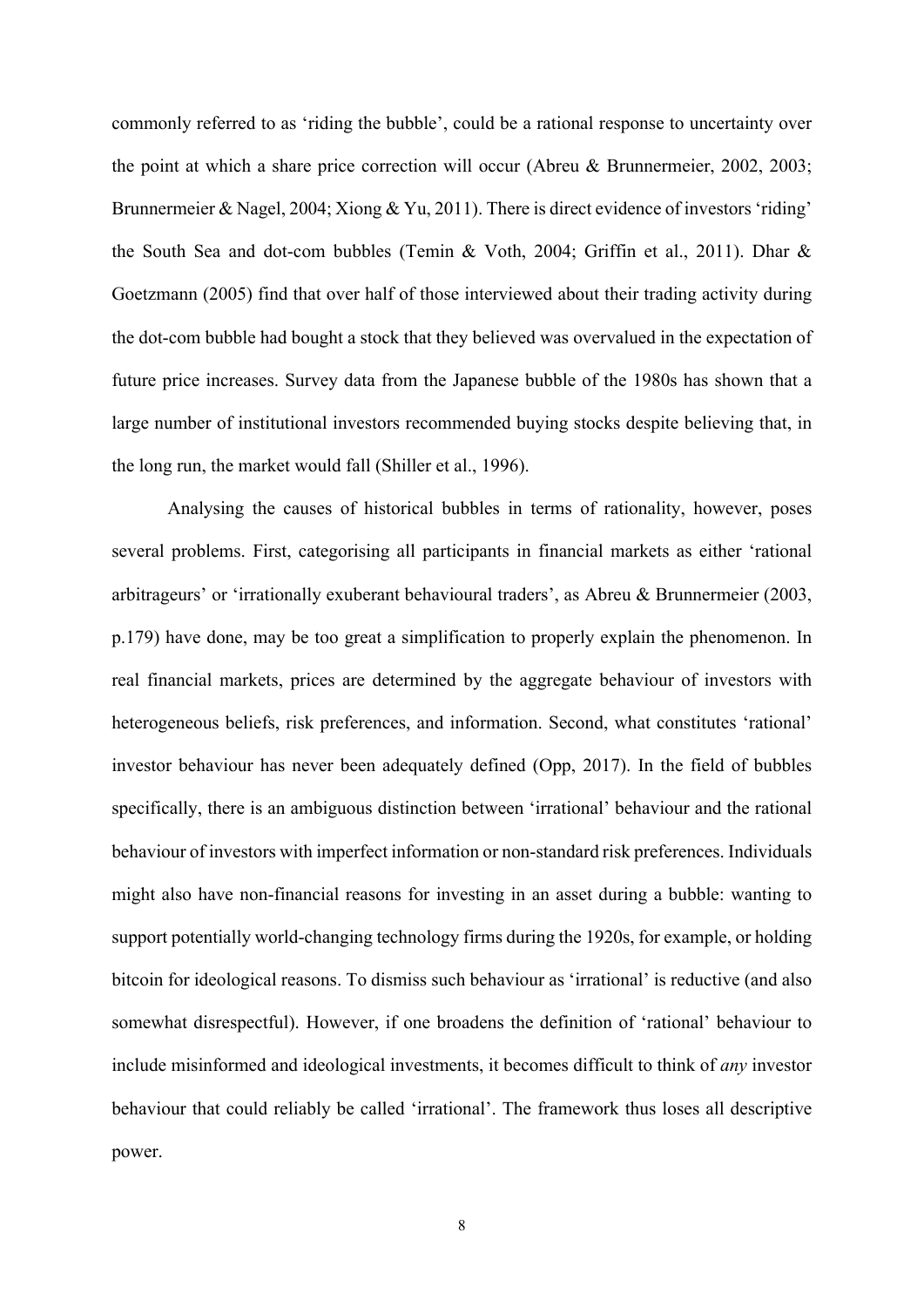The literature on historical bubbles illustrates the problems that can emerge due to ambiguity over the term 'rationality'. Neal (1990, p.75) argues that the Mississippi Bubble constituted a 'rational bubble', defined as 'a continuing rise in the price of an asset that is generated by market participants anticipating that rises in its price will continue to occur'. But this behaviour is similar to Kindleberger's (1996, pp.19-20) definition of 'pure speculation', which he characterises as a move 'away from normal, rational behaviour to what has been described as "manias" or "bubbles"'. In order to distinguish their hypothesis from that of Neal (1990), Dale et al. (2005, p.237) use a more limited definition of 'irrational' behaviour during the South Sea Bubble: the presence of 'totally unrealistic expectations about a company's future profitability'. But according to the definition of Campbell (2012), unrealistic expectations that are based on high current dividends might instead be an example of 'myopic rationality'. Given the lack of any consensus on the meaning of either 'rational' or 'irrational', we believe that the best way forward for future research on historical bubbles is for this framework to be discarded.

 Another branch of the literature has investigated the link between bubbles and new technology. Perez (2009) argues that there have been five major technology bubble episodes in history: the Canal Mania of the 1790s, Railway Mania of the 1840s, the London-financed bubbles of the 1890s, the roaring twenties, and the dot-com bubble. Perez argues that these bubbles occur when excitement about a new technology, sometimes accompanied by early adopters earning extravagant returns, causes associated asset prices to rise above their fundamental value. Goldfarb and Kirsch (2019), using a sample of 88 technologies over 150 years, argue that technology leads to a bubble in the presence of four factors: uncertainty, compelling narratives about the new technology, an influx of novice investors, and the existence of 'pure play' technology firms to attract speculative investors. Pástor & Veronesi (2009) have suggested that technology bubbles can be explained by an *ex post* selection bias: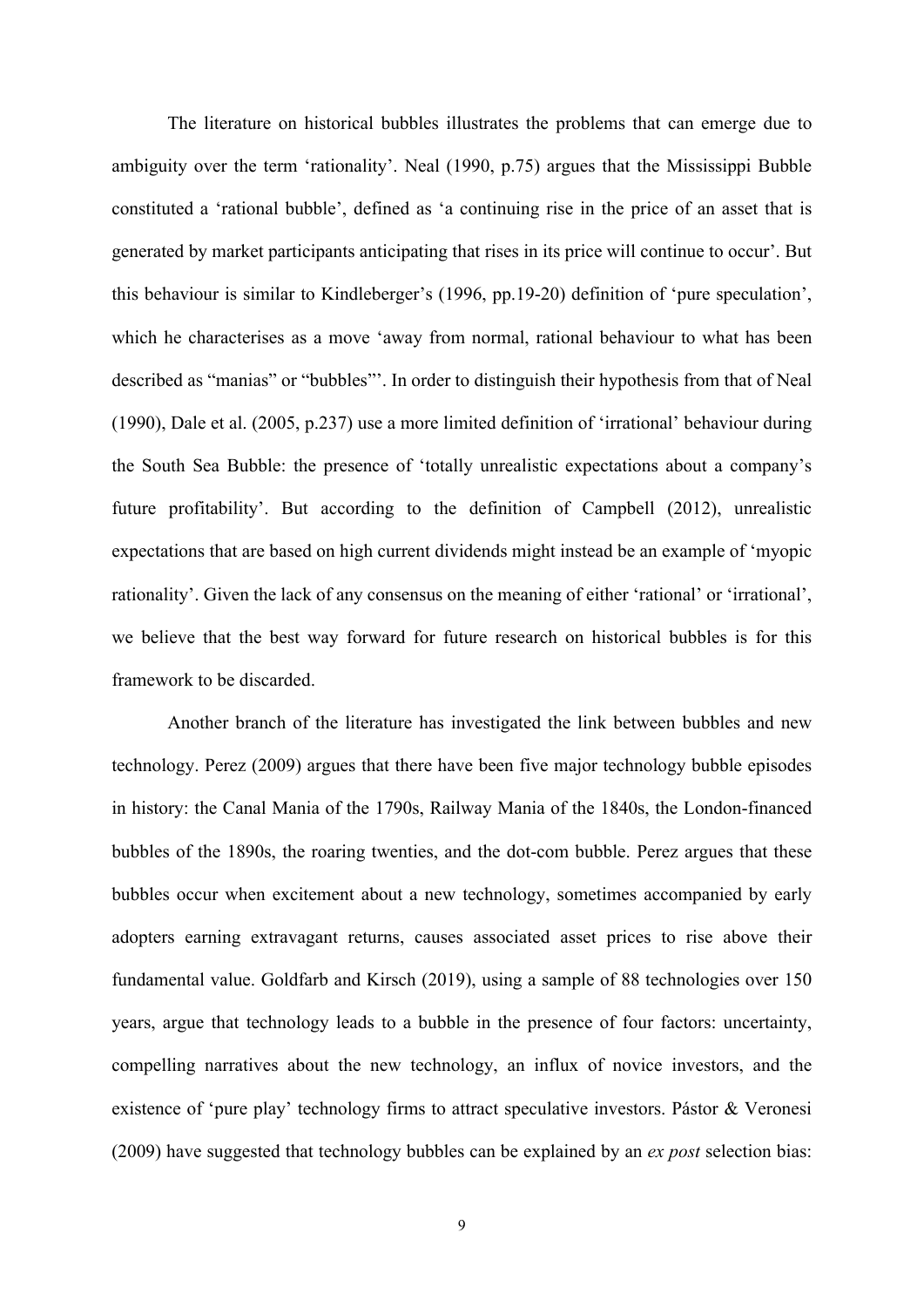scholars studying historical bubbles know that a technological revolution took place, but investors living through the revolution were uncertain as to the eventual effect and wide-scale adoption of the new technologies. According to Pástor & Veronesi's model, changes in this underlying uncertainty explain the bubble-like patterns in new technology stocks.

 This literature has provided abundant evidence that technology and bubbles are linked (Goldfarb & Kirsch, 2019). In some bubbles, such as the dot-com bubble, the possible connection with new technology is obvious, but research has suggested that it also played a role in other famous episodes: Nicholas (2007) shows that the increasing value of new technology was an important driver of the 1920s stock market boom, while Frehen et al. (2013) highlight the role of innovation in the insurance industry during the bubbles of 1720. Evidence on the mechanism by which technology leads to a bubble has been mixed. Pástor & Veronesi (2009) support their hypothesis with evidence from the dot-com bubble and American railway manias, and Frehen et al. (2013) suggest that similar dynamics may explain the behaviour of insurance stocks during the South Sea Bubble. However, Quinn (2019b) shows that these dynamics cannot explain the British Bicycle Mania of the 1890s, concluding that Perez (2009) provides a more widely applicable model for explaining the link between technology and bubbles.

 Excessive money and credit have also been blamed for creating historical bubbles. It has often been suggested that low interest rates limit the return on traditional assets, inducing investors to buy speculative assets to 'reach for yield' (Acharya & Naqvi, 2019; Becker & Ivashina, 2015). Hayek (1935) argues that stock-market bubbles are the result of artificially cheap credit, which attracts investment into unsustainable projects. Once interest rates start to rise and credit stops flowing, these unsustainable projects are liquidated, resulting in a stockmarket crash. Perez (2009) advocates distinguishing between 'major technology bubbles' and 'excess liquidity bubbles', with the latter generally more economically destructive than the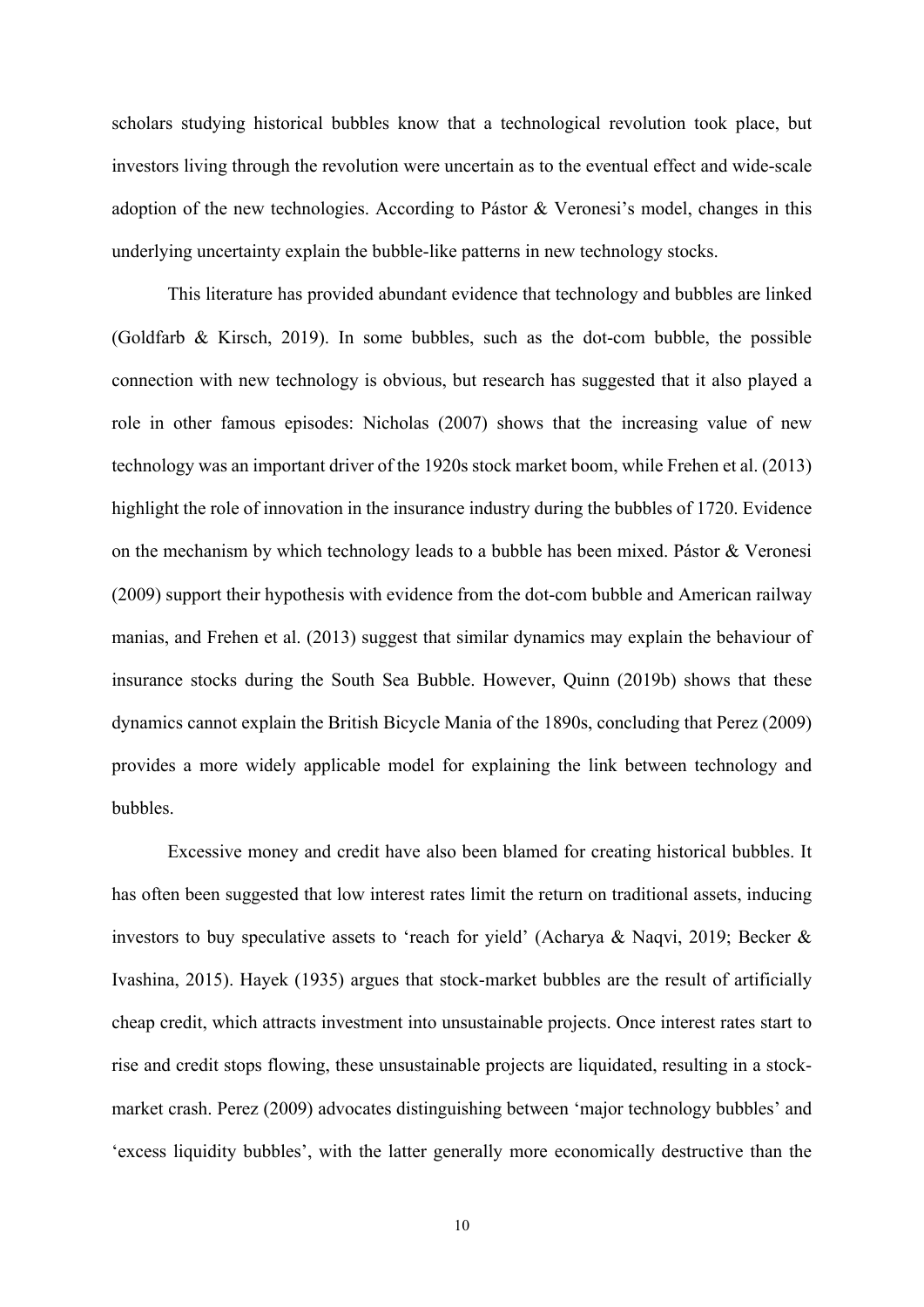former. Others highlight the role of financial institutions: Allen & Gale (1999, 2000) argue that the banking system can encourage money to flow into risky bubble assets by creating a situation in which banks are lending other people's money and borrowers are borrowing other people's money. As a result, neither banks nor borrowers bear the full downside risk of their investment decisions.

 There is circumstantial evidence for a link between easy monetary conditions and bubbles. Recent bubbles have typically been accompanied by relatively low interest rates (Noguchi, 1994a; Jordá et al., 2015b). The booms of the 1890s in brewery, mining, and bicycle shares also occurred when interest rates were at a then-record low (Acheson et al., 2016; Quinn, 2019a; Van Helten, 1990). A surprising exception is the 1920s U.S. stock market bubble, almost all of which occurred when the Federal Reserve's discount rate was above its historical average (White, 1990). Bubbles have also been shown to be systematically linked to credit expansions. Jordá et al. (2015a) show that, over the past 140 years, housing bubbles have been significantly more likely to occur when mortgage credit is cheap and widely available. This in turn increased the risk of a financial crisis. However, the British Bicycle Mania and dot-com bubble show that bubbles need not necessarily be fuelled by credit.

 The links between money, credit, and bubbles imply that political economy is crucial to understanding bubbles, since political institutions exercise considerable control over the levels of money and credit in an economy. However, very few theoretical models of bubbles incorporate political factors.<sup>3</sup> This is surprising because many case studies of bubbles focus extensively on the role of politics. Dickson (1967), in what is still the dominant narrative of the South Sea Bubble, describes how the bubble was created by Parliament so that the promise of capital gains would induce holders of government debt to subscribe to an unfavourable conversion. The Mississippi Bubble, likewise, was inherently political, engineered by John Law in an unsuccessful effort to reduce the French government's debt burden (Murphy, 1997;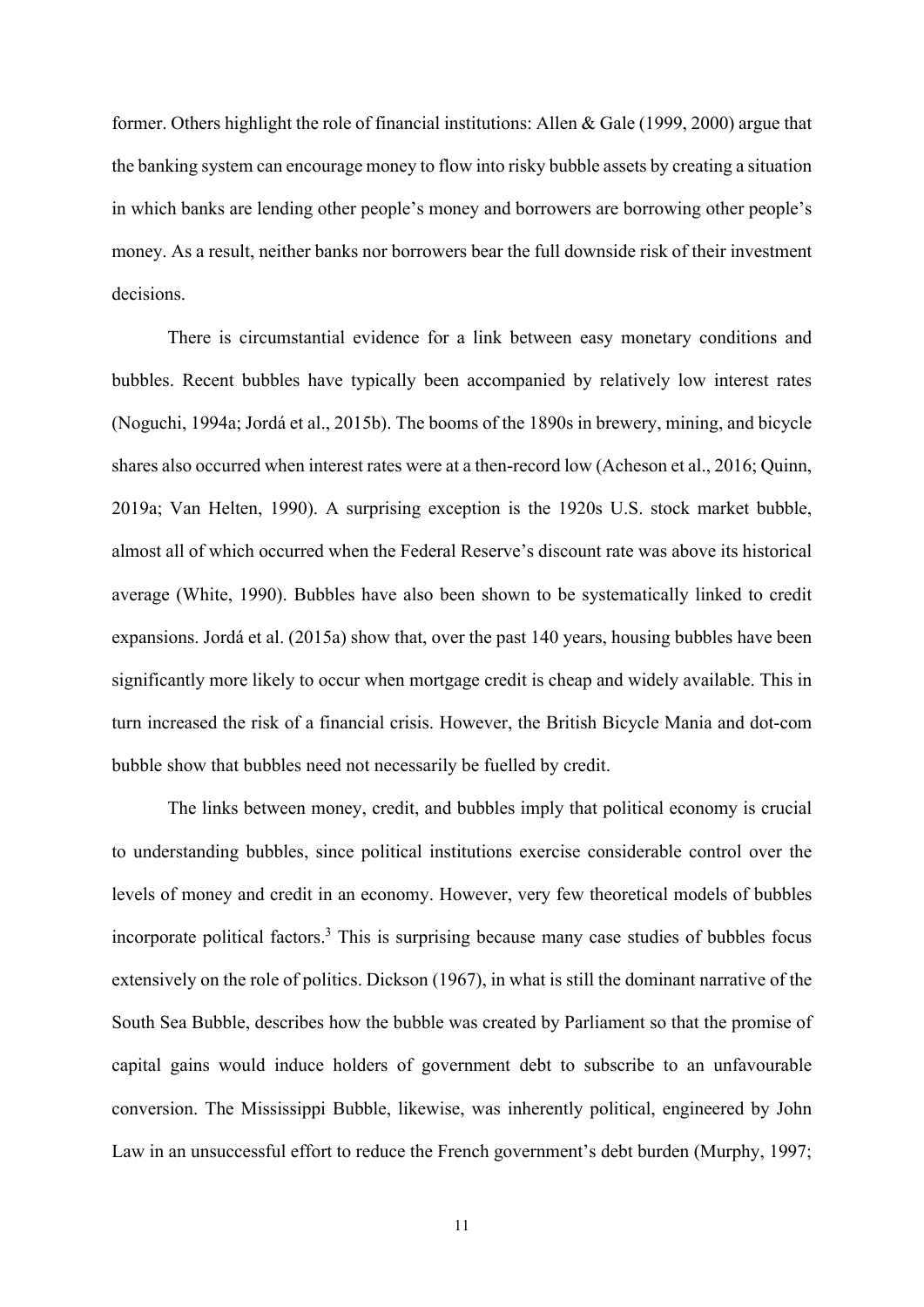Velde, 2003, 2006, 2009). Noguchi (1994a, 1994b) has argued that the Japanese land bubble of the 1980s was linked to easy monetary policy, distortions in the tax system, and leasing laws; Murphy (1996, p.154) quotes a senior Bank of Japan official as stating that the bubble was deliberately engineered by the government to provide Japanese business with a 'safety net'.

 Finally, there has been some research into the role played by the news media in bubbles. Case & Shiller (2003, p.332) argue that bubbles are driven by simple, viral stories about the asset experiencing the bubble, noting that regional housing bubbles are often accompanied by local news stories about houses being sold well above the asking price. The *New York Times*, albeit only half-seriously, made the subtext of these stories explicit during the cryptocurrency bubble, running a story entitled "Everyone is Getting Hilariously Rich Except You". But attempts to test the impact of the news media during historical bubbles have come to mixed conclusions on whether they reinforce market sentiment or merely reflect it (Bhattacharya et al.,2009; Campbell et al., 2012; Soo, 2018).

#### **3. A New Framework for Understanding Historical Bubbles**

History offers a useful corrective to the tendency of economists and other social scientists to search for generalizable theories by helping us to contextualise the settings in which bubbles occur. The role of business historians is to attempt to bring these two approaches together and develop more insightful and nuanced explanations for the phenomena we observe in the past. In the case of historical bubbles, we advocate a new framework which helps us understand why bubbles happen and why their economic consequences vary from the beneficial to the benign to the detrimental.

 Our new framework is based on a metaphor from chemistry: the fire triangle. Given sufficient levels of oxygen, fuel and heat, a fire can be started by a simple spark. Once the fire has begun, it can be extinguished by the removal of any these components. In the bubble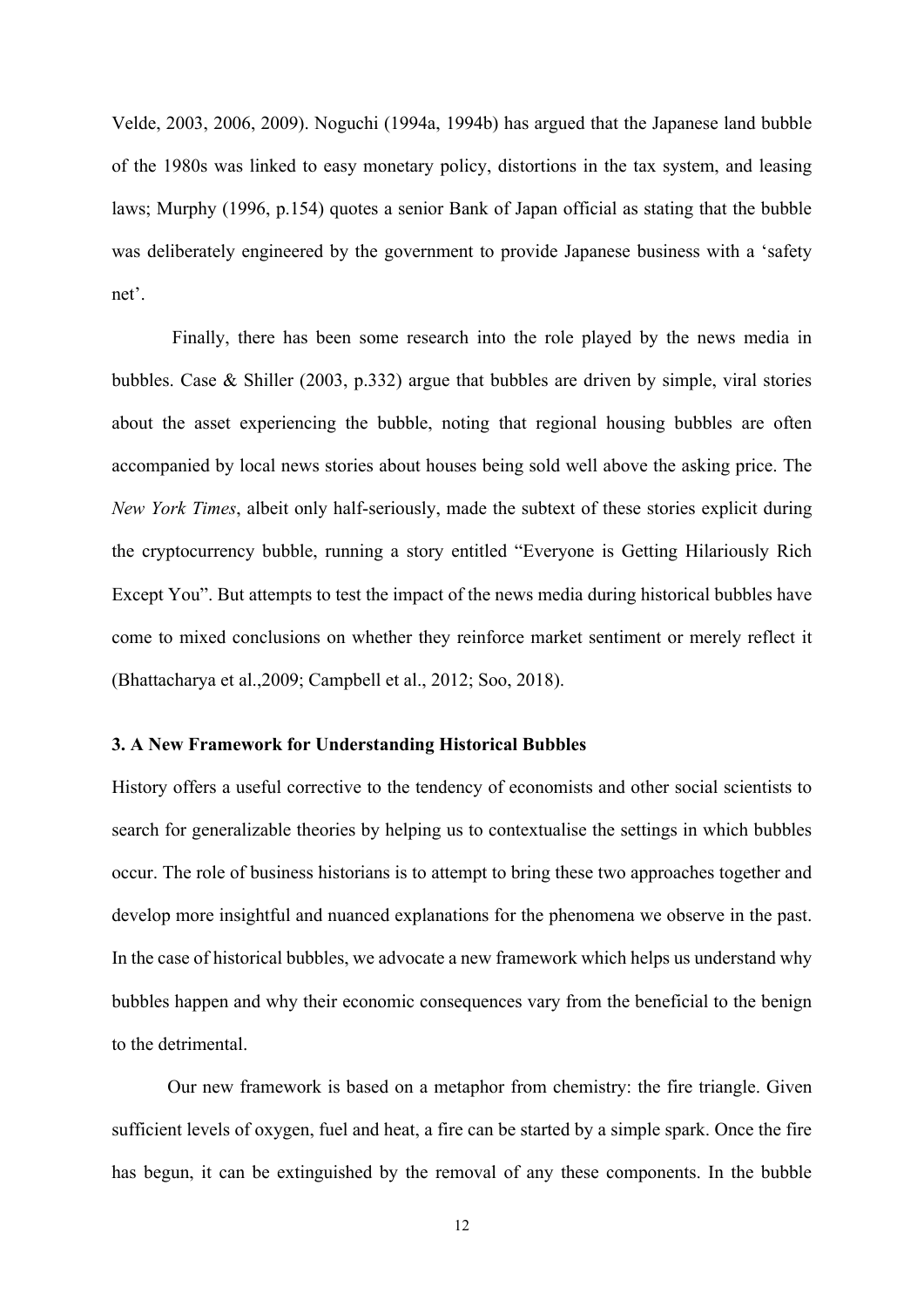triangle, we have three sides: marketability, money and credit, and speculation (Quinn and Turner, 2020).

The oxygen for the bubble is marketability: the ease with which an asset can be freely bought and sold. One of the first dimensions of marketability is legality. Banning the trading of an asset usually makes buying and selling it more difficult. Historical bubbles have often been preceded by the legalisation of certain types of financial assets, such as tradable shares in companies. Another dimension is divisibility. Public companies, for example, are more marketable than houses, because it is possible to trade small proportions of the company by buying and selling its stock. A third dimension of marketability is the ease of finding a buyer or seller. Historical bubbles have often been characterised by increased participation, thus expanding the potential pool of buyers and sellers (Quinn and Turner, 2020). The final dimension of marketability is how easily the asset can be transported. Like oxygen, marketability is always present to some extent, and is, indeed, essential for an economy to function.

 The fuel in the bubble triangle is money and credit. A bubble can form only when the public has sufficient funds to invest in the asset. Low interest rates and loose credit conditions have stimulated the growth of historical bubbles in two ways. First, when credit conditions are loose, a greater quantity of bubble assets can be purchased on credit. This increases demand for riskier assets because investors do not bear the full downside risk of assets bought with borrowed money (Allen, 2001; Allen & Gale, 1999, 2000, 2005). The ability of banks to curb switching by borrowers from safe to risky assets is limited because such risk shifting cannot be observed. Furthermore, the greater the expansion of bank lending, the greater will be the amount of funds available to invest in the supply of bubble assets, increasing prices further. When investors start selling their bubble assets in order to repay loans, the price of these assets is likely to collapse. The fuel for several historical bubbles in Table 1 – namely the Mississippi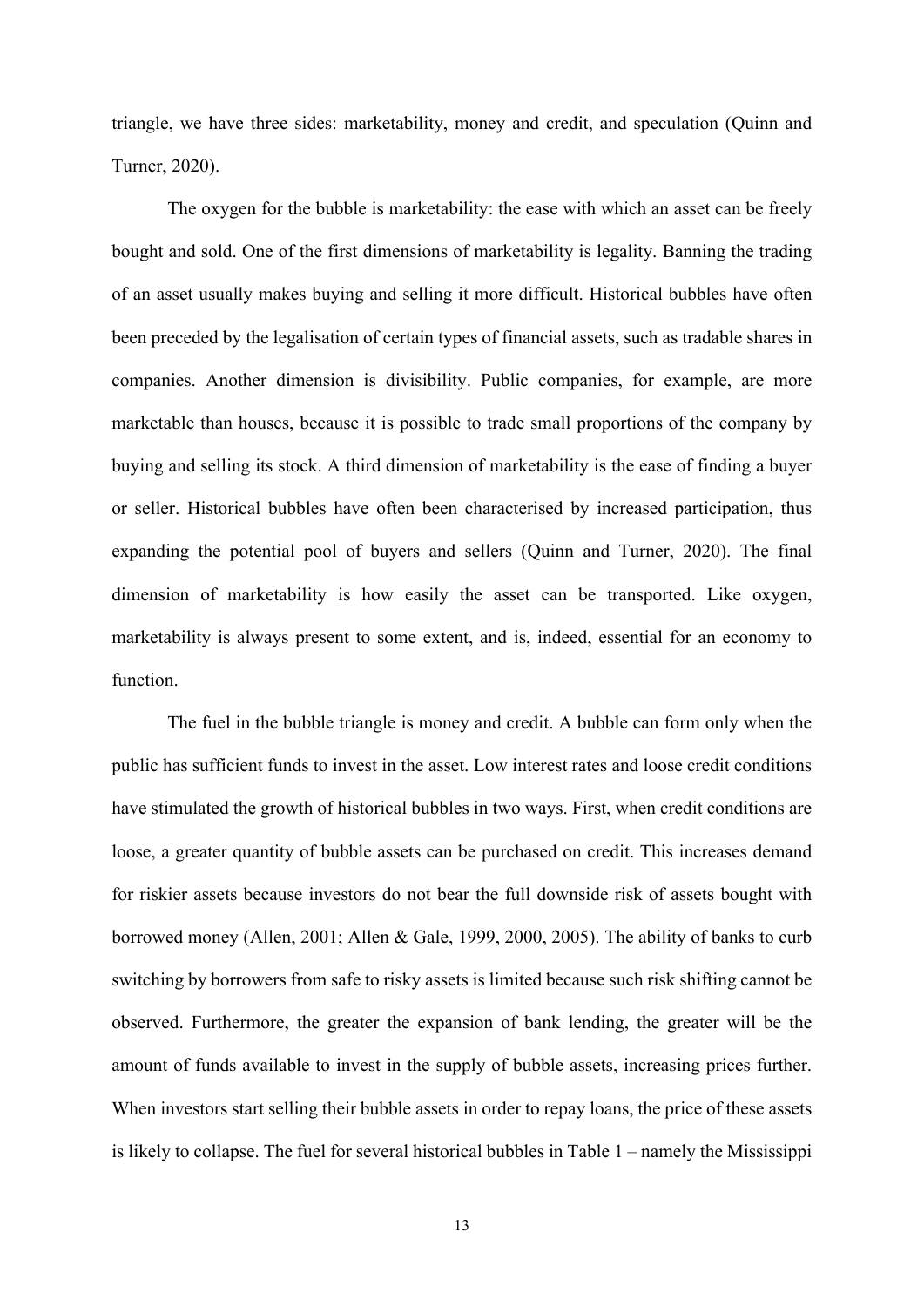bubble of 1720, the Australian land boom of the 1890s, the Japanese bubble of the 1980s, and the subprime housing bubble of the 2000s – came from deregulated or unregulated banking systems. For others, the fuel came from margin financing (e.g., the roaring twenties or China's bubble of 2015) or an archaic form of margin financing whereby only a part of a share had to be paid up to begin with (e.g., the bubbles of 1720, 1825 and the Railway Mania of the 1840s).

Second, low interest rates on traditionally safe assets, such as government debt or bank deposits, can push investors to reach or search for yield by investing in risky assets instead. As a result, funds flow into riskier assets, where a bubble is much more likely to form. Low yields played a role in several historical bubbles and, more recently, the dotcom bubble (Quinn & Turner, 2020).

 The heat in our bubble triangle is speculation. Speculation is the purchase (or sale) of an asset with a view to selling (or repurchasing) the asset at a later date with the sole motivation of creating a capital gain (Kaldor, 1939). This investment strategy is always present to an extent, but during historical bubbles, large numbers of amateurs become speculators, many of whom trade purely on momentum. Just as a fire produces its own heat once it starts, speculative investment is self-perpetuating. Early speculators make large profits, attracting more speculative money, which in turn results in further price increases and higher returns to speculators. Once a bubble is under way, professional speculators may 'ride the bubble' (Blanchard and Watson, 1982; O'Hara, 2008; Abreu and Brunnermeier, 2002, 2003). Speculation in historical bubbles has been much more widespread when investors have limited exposure to downside risk. This may be the case when defaulting on debts incurs few costs, when institutional investors are faced with poorly designed incentive structures or when bank owners have limited liability (Turner, 2014). In these circumstances, buying a risky asset in the hope of short-term gains is much more appealing to investors.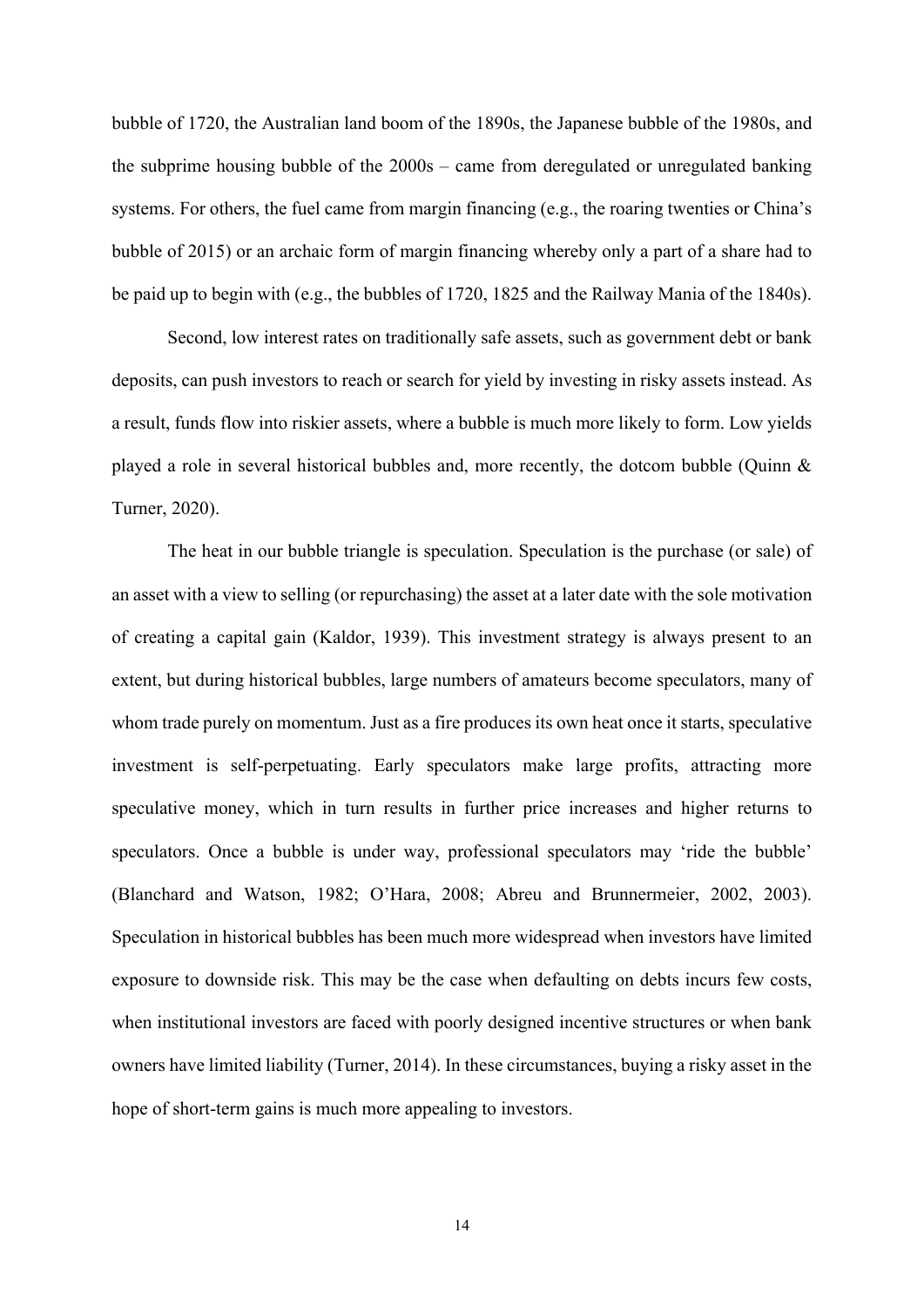Investors can also speculate in the opposite direction by short selling the asset, which could theoretically prevent a bubble from forming. During historical bubbles, however, short selling has often been very risky because of its potential to ruin an investor if an asset price continues to rise. Short sellers have also been subject to legal or regulatory restrictions and social opprobrium, while bubbles which occurred in less regulated markets exposed investors to corners (Quinn, 2019a).

The three sides of the bubble triangle – marketability, money and credit, and speculation – are necessary but not sufficient conditions for a bubble. All three can be present and no bubbles emerge. Just as fires require a spark to start, so bubbles also require a spark. In this framework, the spark comes from technological innovation or government policy.

Technological innovation can spark a bubble by generating abnormal profits at firms that use the new technology, leading to large capital gains in their shares. These capital gains then attract the attention of momentum traders. At this stage, many new-technology companies go public to take advantage of the prevailing high valuations. This is what happened, for example, during the British bicycle mania, the roaring twenties in the U.S., and during the dotcom era. While valuations may appear unreasonably high to experienced investors, they often persist for at least two reasons. First, the technology is new, and its economic impact is highly uncertain, which means that there is little information with which to value shares. Second, excitement surrounding technology leads to high levels of media attention, drawing in more and more investors. This is often accompanied by the emergence of a 'new era' narrative, which justifies the very high prices (Perez, 2009).

Bubbles can also be sparked by government policies that cause asset prices to rise (Hickson & Thompson, 2006). Usually, but not always, the rise in asset prices has been engineered deliberately in the pursuit of a particular goal. For some bubbles, this goal has been the enrichment of a politically important group, or of politicians themselves. For others the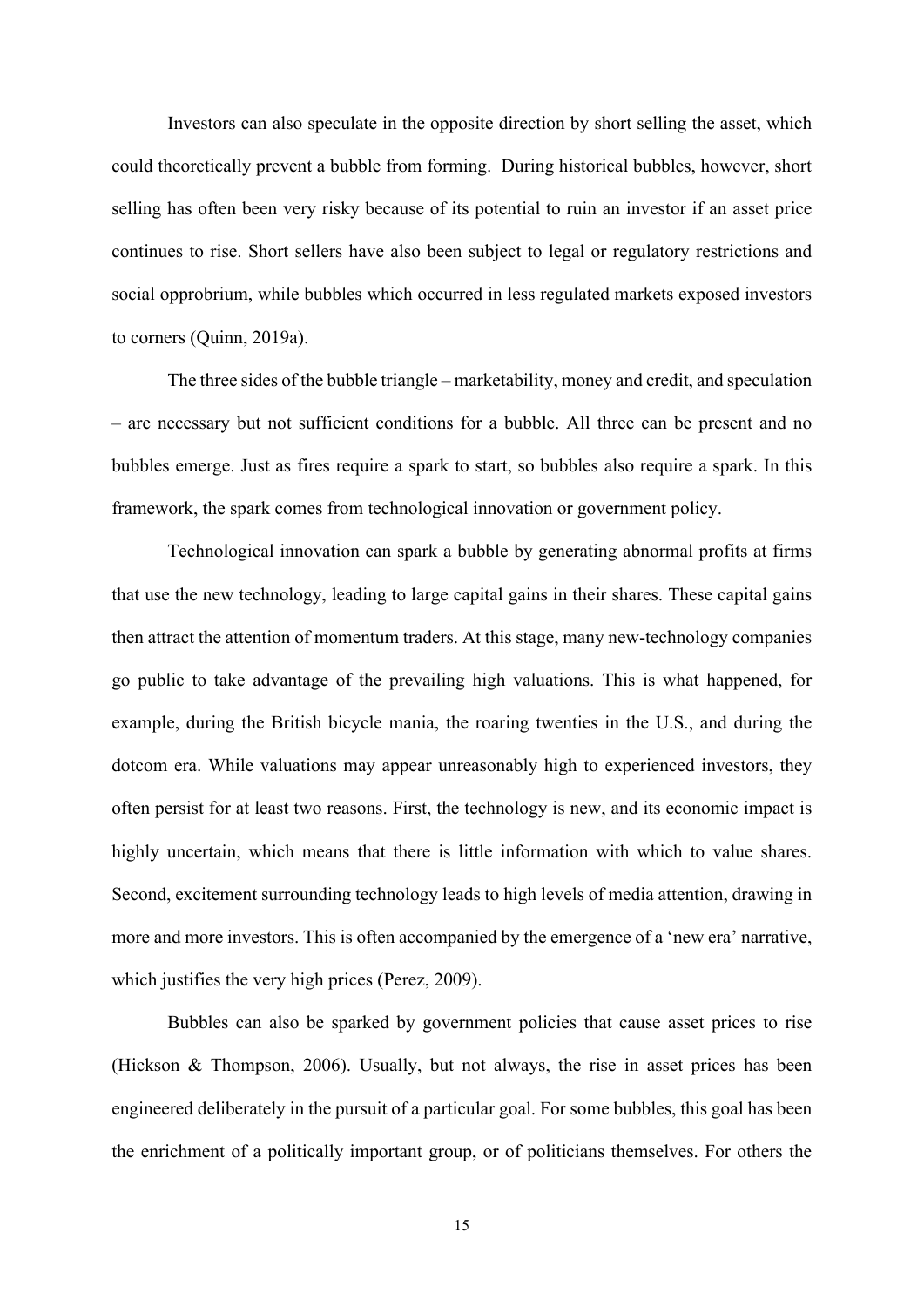bubble has been used as part of an attempt to reshape society in a way that the government deems desirable. For example, the first major financial bubbles were engineered by governments in Paris and London as a creative way to reduce the public debt. Several housing bubbles have emerged as a by-product of government policies to increase home ownership.

As well as creating the spark through their policy decisions, governments can pull other policy levers which affect one or more of the sides of the bubble triangle, making it easier to engineer a bubble. For example, governments can lower interest rates or increase the money supply. They can deregulate the financial system, enabling banks to lend more money on less restrictive terms. An extension of credit can allow more investors to buy into the bubble on leverage, encouraging them to engage in more speculation. Financial deregulation may also make it easier to buy and sell the assets involved in the bubble, increasing their marketability.

The bubble triangle, as well as explaining why bubbles begin, can help us understand why they end. First, they can simply run out of fuel – increases in the market interest rate or central bank tightening, for example, can choke off the credit that was being used to invest in bubble assets. This makes borrowing to invest in an asset more difficult for speculators, which can in turn trigger a selloff. The tightening of credit can also make it impossible for those who invested in the bubble with borrowed money to extend the duration of their loans, forcing them to sell the asset. Second, the number of speculators is finite, and can eventually reach an upper limit. Speculators may be spooked and exit the market when new information arrives which changes their expectations about future prices. The effect of momentum trading is reversed: investors sell the asset because its price is falling, and the belief that prices will continue to fall becomes self-fulfilling.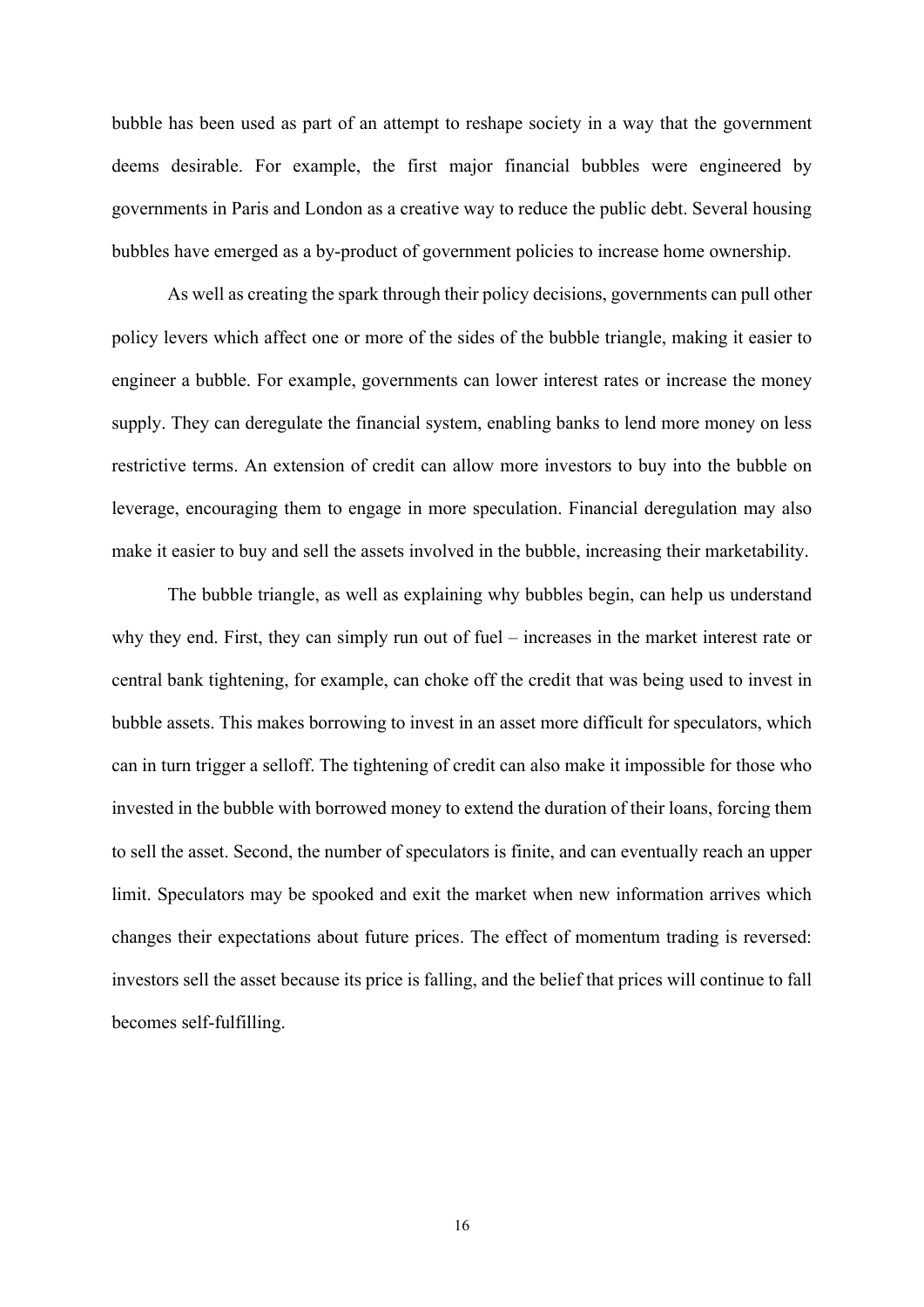#### **4. The Consequences of Historical Bubbles**

If bubbles were simply financial phenomena with no impact on output, unemployment, or consumption, then they would simply be infrequent curiosities of financial markets and there would be little merit in studying them. However, historical bubbles have had at least two major negative economic consequences.

 First, the bursting of a bubble can result in a banking crisis. This is because the collapse of asset prices can reduce the value of collateral, resulting in a large number of defaults and bankruptcies (Kindleberger, 1996). A banking crisis, in turn, can cause major and long-lasting damage to an economy, either because the money supply contracts or because banks stop lending to businesses and investment dries up (Bernanke, 1983; Dell'Ariccia et al., 2008; Friedman and Schwartz, 2008). Just under half of the bubbles in Table 1 were followed by banking crises, and in most cases, these can be directly attributed to the bursting of the bubble.

 The Australian land boom illustrates how a bubble can lead to a banking crisis, which in turn ushers in a deep and long-lasting economic recession. The bursting of the Australian land boom resulted in the failure and subsequent restructuring of just over half of the Australian banking system (Peel, 1893; Merrett, 1989, 1993). Banks which were more exposed to the land boom were the ones that failed (Hickson & Turner, 2002). The reconstruction and recapitalisation of the banking system during the 1890s resulted in a continuous contraction of credit until the early 1900s. As a result, very little investment occurred for over a decade and Australia experienced the deepest and longest recession in its history (Butlin, 1962, 1964; Fisher and Kent, 1999). The human cost of this was severe with many malnourished children, families broken up, and women forced to turn to prostitution (Cannon, 1966).

 Second, bubbles can have long-lasting negative effects on economies by influencing attitudes to finance or post-bubble regulation (Dagher, 2018). Negative societal attitudes to finance, or counter-productive financial regulation, could potentially slow down financial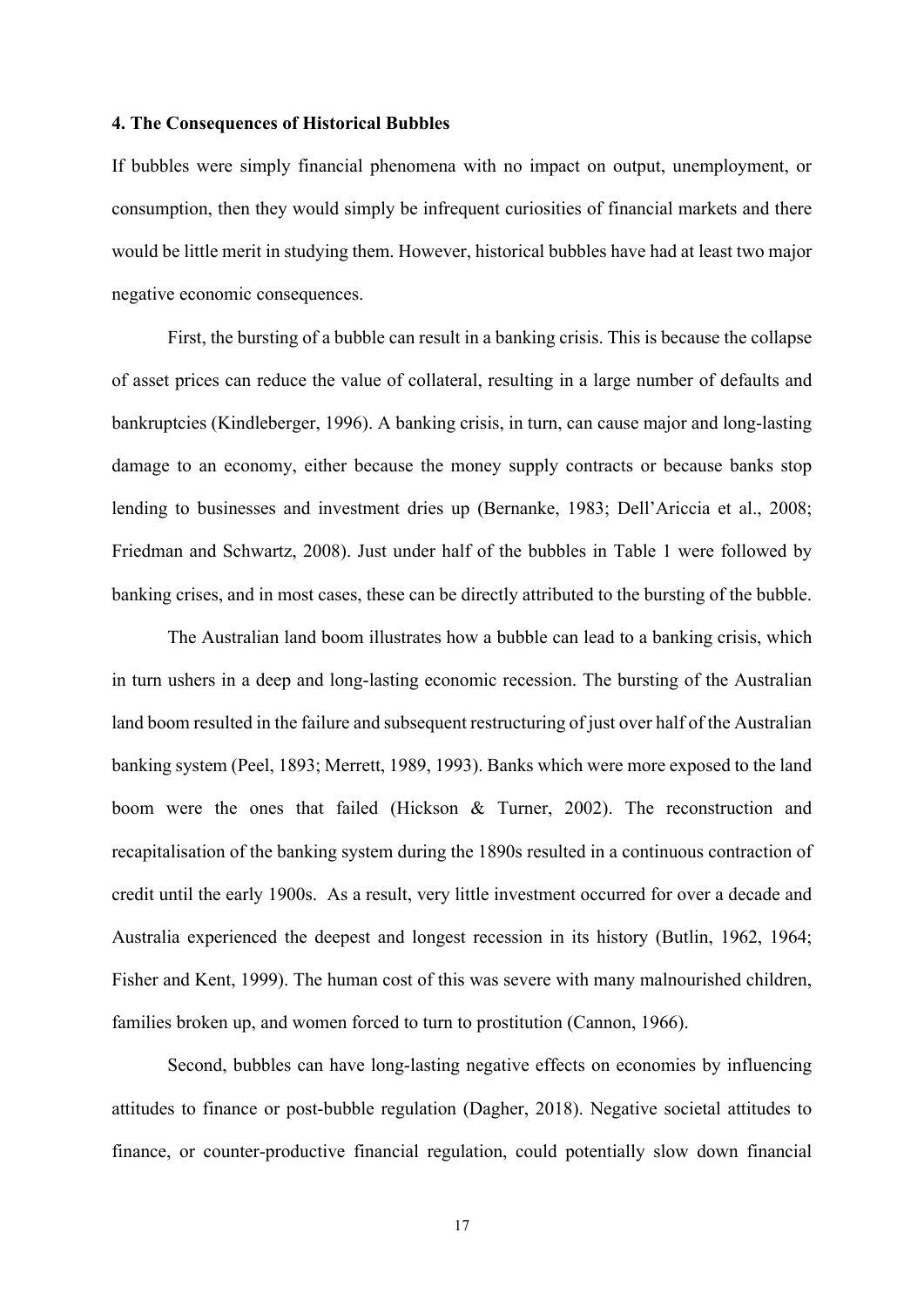innovation, increase the cost of credit for businesses, or even stymie new business creation. Because finance matters for economic growth and the financing of innovation and entrepreneurship, the unnecessary hindrance of financial markets has a large economic cost (Beck and Levine, 2004).

 One example of post-bubble hostility to finance was after the Mississippi bubble of 1720. Beneficial financial reforms, such as paper money, were continually rejected for the rest of the century because of their role in the Mississippi bubble and its calamitous aftermath. As a result, French financial institutions and markets remained stagnant and inefficient for over a century (Murphy, 2005). There was also hostility to the joint-stock company form after the South Sea bubble. Under pressure from the South Sea Company, the UK passed the Bubble Act in 1720, which forbade the formation of any joint-stock companies in the absence of Parliamentary approval. The importance of this Act may have been overstated in the past – joint-stock companies were already illegal under the common law – but in any case, very few companies formed after the South Sea scheme collapsed (Harris, 1994; Turner, 2018).

While bubbles are usually perceived of as episodes which wreak havoc and are extremely destructive, some historical bubbles may have had some positive consequences. Eatwell (2004) has suggested that bubbles can be socially useful, in that although they may not be efficient or optimal, they sometimes bequeath something beneficial upon society. There are at least three ways in which bubbles could be construed as being useful.

First, many historical bubbles have been associated with transformative technologies. The Railway Mania resulted in the UK having a huge national rail network (Campbell & Turner, 2015). The British bicycle mania made low-cost transport possible for hundreds of thousands of people and played a role in women's liberation (Quinn & Turner, 2020). The roaring twenties witnessed the spread of electrification and the development of mass-produced automobiles, airplanes and radio (White, 1990; Nicholas, 2007). The dot-com bubble gave us

18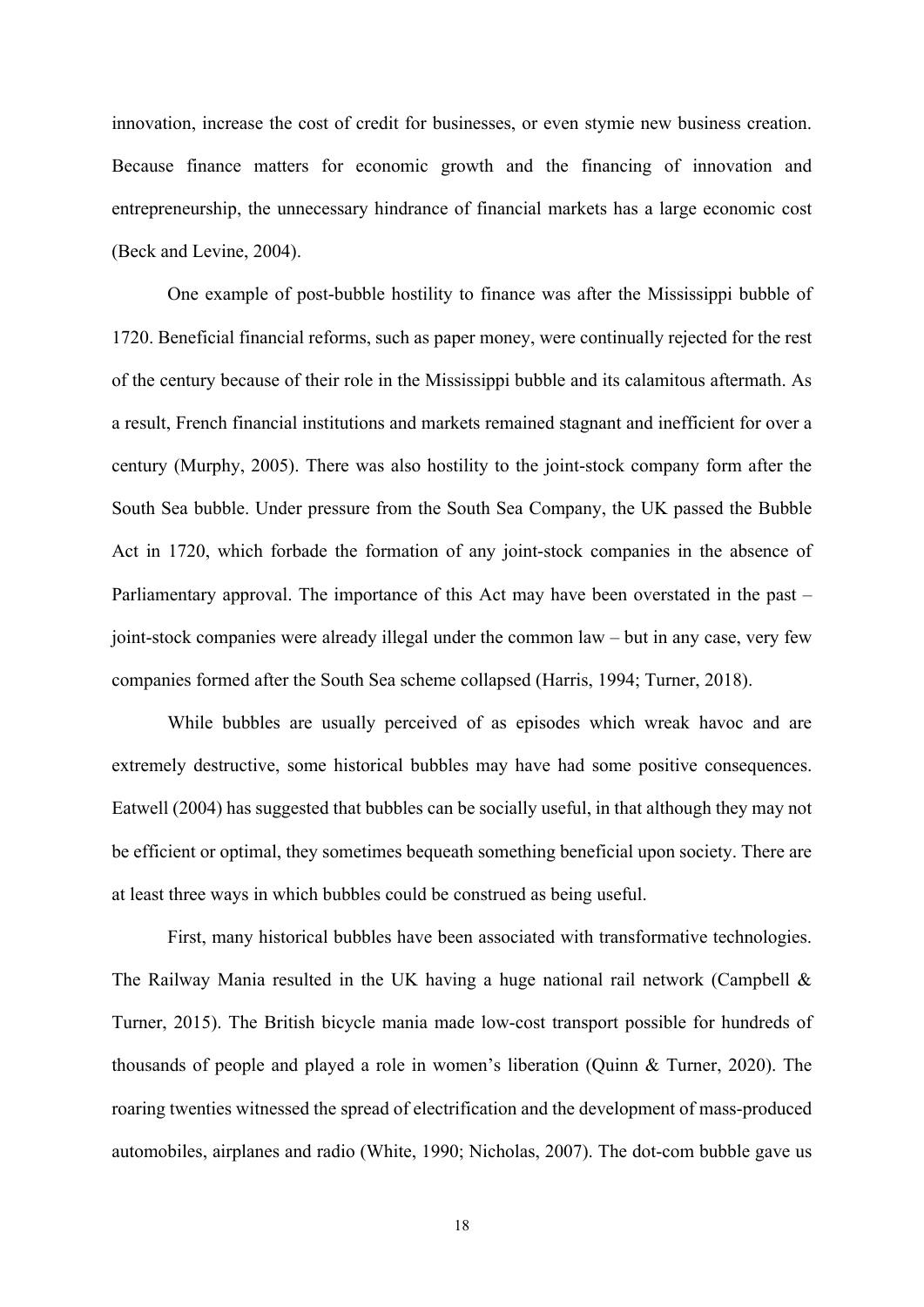a network of fibre optic cables (Eatwell, 2004). All of these technologies have ultimately transformed economies, making them more productive and stimulating high economic growth (Gordon, 2016). Bubbles provided these new technologies with much more capital than would have been available otherwise, and without bubbles, technological transformations may not have occurred to the same degree or at the same speed.

Second, the new technology developed by bubble companies can help stimulate future innovation in technology, and bubble companies may themselves use the technology developed during the bubble to move into a different industry. The technology developed during the Bicycle Mania helped stimulate innovation in motorcycles and cars: Dunlop, Rover, and Rudge-Whitworth all originated as cycle firms that went public during the mania. Technology bubbles may also encourage more people to become entrepreneurs, which ultimately feeds into future economic growth (Olivier, 2004).

Third, the financial architecture and innovations which facilitated the bubble may remain intact despite the bursting of the bubble, and this might ultimately prove useful to future entrepreneurs (Eatwell, 2004). For example, the Railway Mania established the limited liability company as the main way for entrepreneurs to raise finance for large-scale capital projects. Similarly, the dot-com bubble may have left a financial legacy for future entrepreneurs by facilitating a major increase in the capacity of the US venture capital industry. Venture capital is now financing the digital platform, AI, biotech, and nanotechnology industries.

 Can the 'bubble triangle' framework outlined in the previous section help us understand why some bubbles have major negative effects whereas others are more benign or even useful? Figure 1 looks at historical bubbles along two dimensions – the spark for the bubble, technological or political, and the fuel for the bubble, whether leverage was provided by banks or capital markets. Three of our historical bubbles had a political spark and a bubble fuelled by bank leverage. Notably, each of these bubbles had a devastating and prolonged effect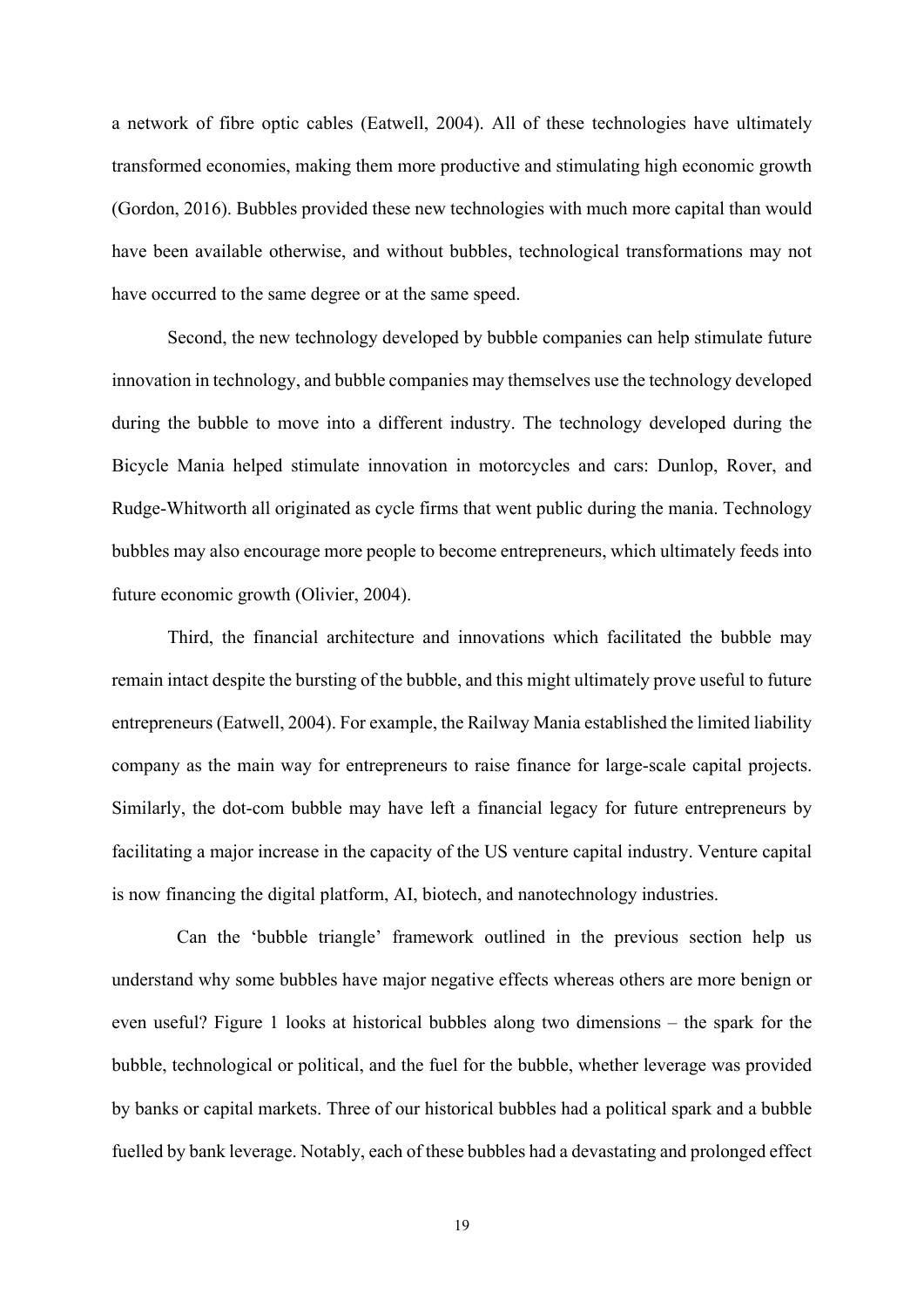on the economy and wider society, which suggests that the combination of a political spark and bank leverage creates destructive bubbles. The two bubbles in the bottom left box, where the spark for the bubble was technological and there was no bank or capital-market leverage, had few negative effects. Indeed, both of these bubbles were useful in that they generated a new transformative technology which benefitted and even liberated society. In the four historical bubbles in the middle two boxes, the extent of the economic damage depended on how exposed the financial system was to the capital market leverage generated during the bubble. There was a severe banking crisis after the first emerging market bubble and the Roaring twenties bubble. In both cases, stock investors were highly leveraged, but this was only a contributory factor, and not the primary cause, of the subsequent banking crisis.

#### <<INSERT FIGURE 1 HERE>>

#### **5. Conclusion**

This article has suggested a new framework for examining historical bubbles as an alternative to the traditional rational-versus-irrational approach to bubbles. Indeed, we go further by suggesting that the lack of consensus on the meaning of rationality implies that this existing framework should be discarded by scholars. Our new analytical lens, which we name the 'bubble triangle', has three elements that are necessary but not sufficient conditions for a bubble – speculation, money and credit and asset marketability. The sparks which set the bubble alight come either from technological innovation or changes in government policy.

 How can business historians contribute to the development of society's understanding of bubbles? First, they have a role in discovering and explaining lesser known bubble episodes, particularly those that have occurred outside of the major industrial nations. Business historians of Africa, Asia and Latin America can perhaps discover or reveal to a wider audience previously unknown bubble episodes. Second, business historians can bridge the gap between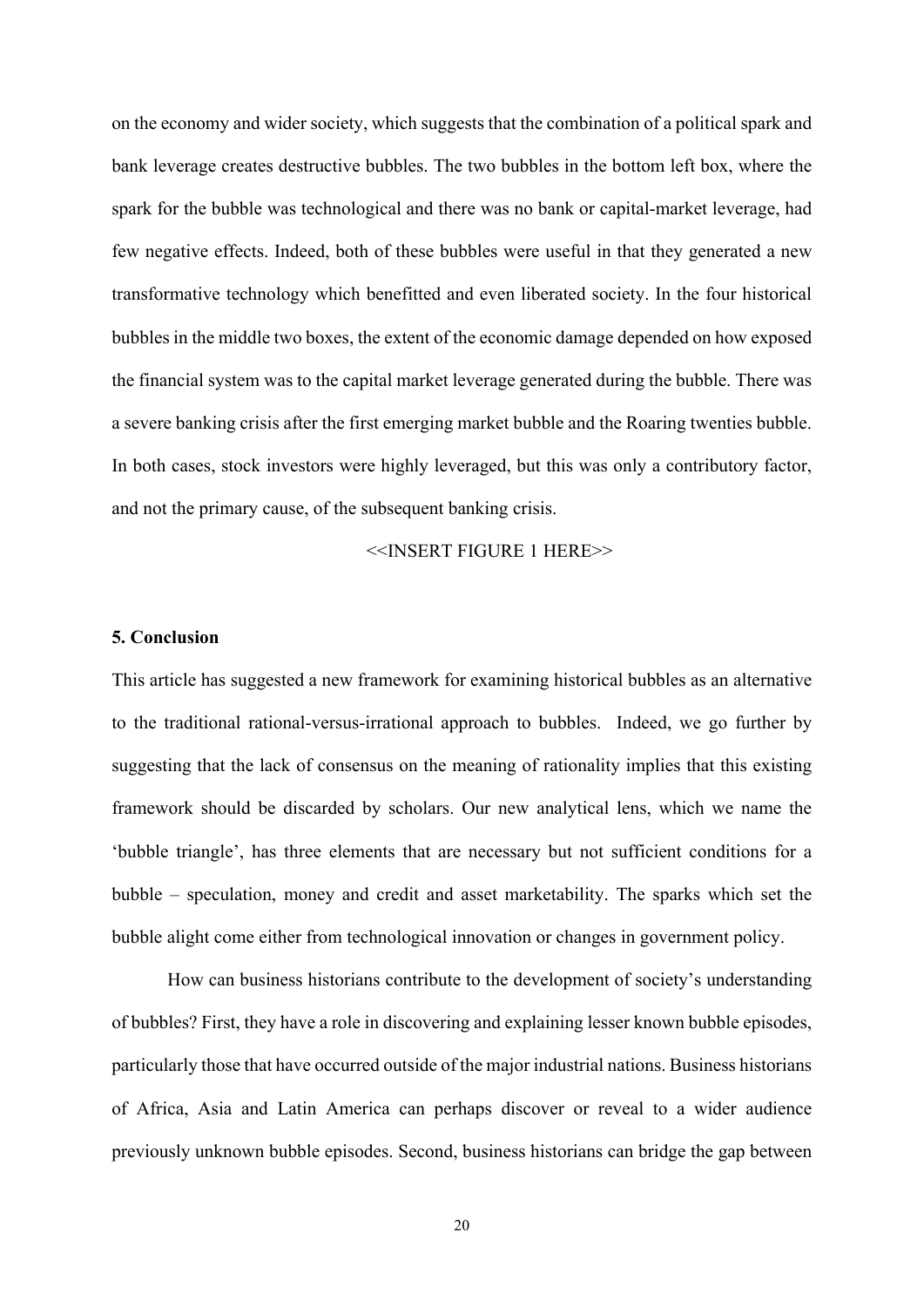the highly quantitative studies on bubbles typically published in finance or economics journals and the studies that fully explore the historical, technological and political context in which each individual bubble occurred. This need for context will prevent social scientists of all descriptions from falling into the trap of advancing a monocausal explanation for bubbles. However, bridging this gap will require business historians to be multidisciplinary in their approach and use more than an historical lens in their investigations. In addition, we need to engage more with the discipline and methodology of economics if we are to communicate with the 'queen' of the social sciences.

Third, business historians can help explain the relationship between financial bubbles and fraud. Robb (1992, p.31) notes that periods in which bubbles occurred in  $18<sup>th</sup>$  and  $19<sup>th</sup>$ century Britain coincided with a spike in the level of white collar crime, and several authors have linked the dot-com bubble to the fraudulent accounting practices that culminated in the collapse of Enron (Brennan, 2004, Lowenstein, 2004). In particular, Ponzi schemes would appear to have much in common with bubbles in terms of investor behaviour – Charles Ponzi's scheme emerged from the bubble in Floridian land in the 1920s, and was arguably made possible by the abundant money, debt, and speculation that led to the bubble itself (Zuckoff, 2005). However, the literature has up to now has rarely examined these links, typically treating fraudulent schemes and bubbles as two distinct phenomena.

Finally, business historians have an important role in explaining the economic, technological, and – perhaps most importantly – institutional effects of bubbles. The most profound long-term impact of a bubble has often lay in how it reshaped political, legal, financial, and corporate institutions, and this is an aspect of bubbles which business historians are uniquely well placed to investigate.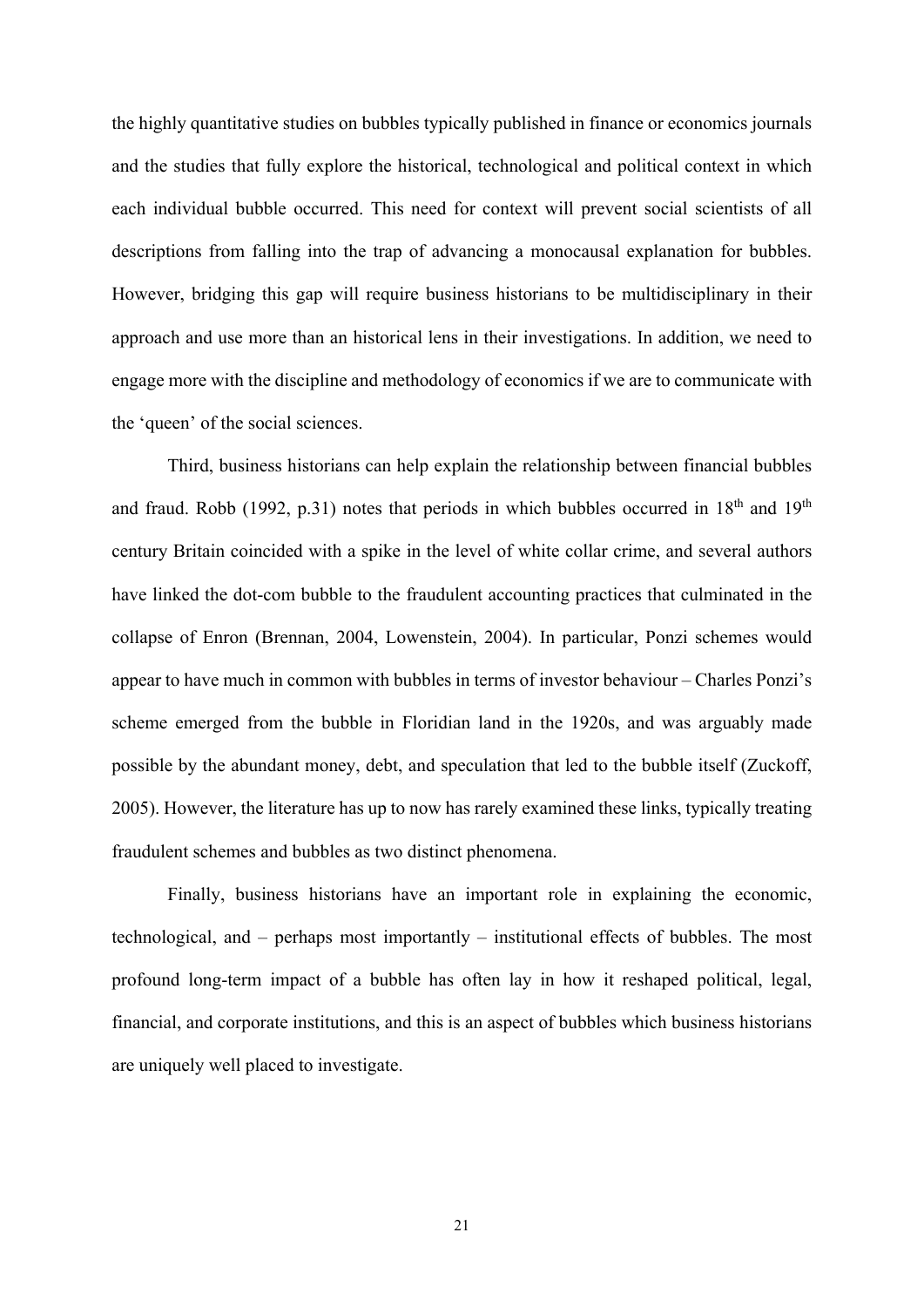| <b>Bubble</b>                   | Location                       | Years      | Asset                                                            | Post-bubble      | <b>Key Literature</b>                                                                                                                                                                                                                     |
|---------------------------------|--------------------------------|------------|------------------------------------------------------------------|------------------|-------------------------------------------------------------------------------------------------------------------------------------------------------------------------------------------------------------------------------------------|
|                                 |                                |            |                                                                  | financial crisis |                                                                                                                                                                                                                                           |
| Tulipmania                      | Netherlands                    | 1636-37    | Tulip bulbs and tulip bulb<br>contracts                          | No               | Goldgar (2007), Garber (1989, 1990, 2001), Posthumus<br>(1929), Thompson (2007)                                                                                                                                                           |
| Mississippi Bubble              | France                         | 1719-20    | Mississippi Company stocks                                       | Yes              | Davis (1887), Murphy (1997), Neal (1990, 2012), Quinn &<br>Turner (2020), Velde (2003, 2006, 2009)                                                                                                                                        |
| South Sea Bubble                | $\overline{UK}$                | 1719-20    | Company stocks (including<br>stocks of the South Sea<br>Company) | $\overline{No}$  | Anderson (1801), Carswell (1960), Dale (2004), Dale et al.<br>(2005), Dickson (1967), Frehen et al. (2013), Garber (1990,<br>2001), Hoppit (2002), Hutcheson (1720), Kleer (2012,<br>2015), Paul (2011), Shea (2007), Temin & Voth (2004) |
| Canal Mania                     | UK                             | 1793       | Canal stocks                                                     | $\rm No$         | Kindleberger (1996), Ward (1974)                                                                                                                                                                                                          |
| First emerging market<br>bubble | <b>UK</b>                      | 1824-26    | Company and mining stocks                                        | Yes              | Chancellor (1999), Dawson (1990), Fenn (1969), Quinn &<br>Turner (2020), Rippy (1947), Taylor (2006)                                                                                                                                      |
| Railway Mania                   | UK                             | 1844-46    | Railway stocks                                                   | $\rm No$         | Bryer (1991); Campbell (2012, 2013, 2014), Campbell &<br>Turner (2012, 2015), Lewin (1936), McCartney & Arnold<br>(2003), Odlyzko (2010), Smith (1848)                                                                                    |
| Australian Land<br>Boom         | Australia                      | 1886-93    | Company stocks and real<br>estate                                | Yes              | Butlin (1964), Cannon (1966), Davison (1978), Hickson &<br>Turner (2002), Merrett (1989), Quinn & Turner (2020).                                                                                                                          |
| Bicycle & Beer Mania            | UK                             | 1895-98    | Stocks of bicycle<br>and<br>brewing companies                    | $\rm No$         | Acheson et al. (2016), Amini & Toms (2018), Grew (1921),<br>Harrison (1969), Quinn (2019a, 2019b)                                                                                                                                         |
| Roaring Twenties                | <b>USA</b>                     | 1920-31    | Stocks of new technology<br>companies                            | Yes              | Donaldson & Kamstra (1996), Eichengreen & Mitchener<br>(2003), Galbraith (2009), Klein (2001), Nicholas (2007),<br>Rappoport & White (1994), White (1990, 2009), Wigmore<br>(1985)                                                        |
| Scandinavian Housing<br>Bubble  | Sweden, Norway,<br>and Finland | 1982-92    | Real estate                                                      | Yes              | Englund (1999), Moe et al. (2004), Nyberg (1994)                                                                                                                                                                                          |
| The Taiwan Bubble               | Taiwan                         | 1982-92    | Company stocks                                                   | $\rm No$         | Champion (1998)                                                                                                                                                                                                                           |
| Japanese Bubble                 | Japan                          | 1985-92    | Company stocks and real<br>estate                                | Yes              | Dehesh & Pugh (1999), Murphy (1996), Noguchi (1994a,<br>1994b), Okina et al. (2001), Oizumi (1994), Shiller et al.<br>(1996), Stone & Ziemba (1993), Wood (1992)                                                                          |
| Dotcom Bubble                   | <b>USA</b>                     | 1995-2001  | New technology stocks                                            | N <sub>o</sub>   | Brennan (2004), Cassidy (2002), Cellan-Jones (2001),<br>DeLong and Magin (2006), Griffin et al. (2011), Ljungbist<br>& Wilhelm (2003), Lowenstein (2004), Ofek & Richardson<br>(2003), Pástor & Veronesi (2006, 2009)                     |
| Global Housing<br>Bubble        | USA, UK, Ireland,<br>Spain     | 2001-2008  | Real estate                                                      | Yes              | Gjerstad & Smith (2009, 2014); Honohan (2009); Kelly<br>(2009), Mayer (2011), Mian & Sufi (2009, 2014), McCarthy<br>et al. (2015), Müller (2011), Norris & Coates (2014), Quinn<br>& Turner (2020); Turner (2014)                         |
| The Chinese Bubbles             | China                          | 2007, 2015 | Company stocks                                                   | No               | Li (2015), Lu & Lu (2017), Quinn & Turner (2020), Smith<br>(2016), Yao & Luo (2009)                                                                                                                                                       |

### **Table 1**. Historical episodes identified as bubbles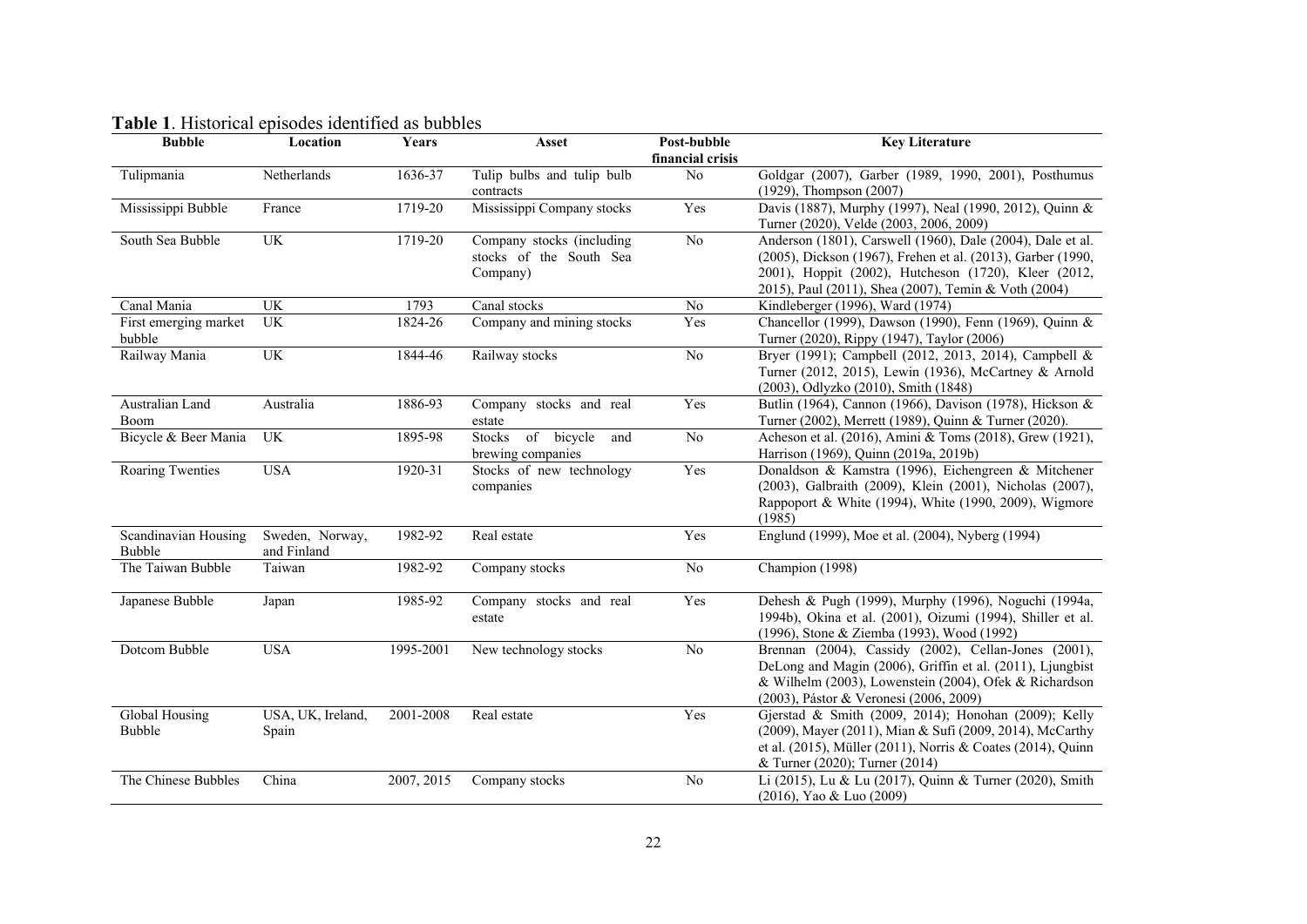| Methodology                     | <b>Explanation</b>                                                                                                                              | <b>Examples from Literature</b>                                                                                                                                   |  |
|---------------------------------|-------------------------------------------------------------------------------------------------------------------------------------------------|-------------------------------------------------------------------------------------------------------------------------------------------------------------------|--|
| Descriptive history             | Constructing narratives of one or more financial<br>bubbles based on qualitative sources and stylized<br>facts.                                 | Anderson (1801), Cassidy (2002),<br>Chancellor (1999),<br>Dickson<br>(1967),<br>Galbraith<br>(2009),<br>(1996),<br>Kindleberger<br>Lewin<br>(1936), Mackay (1856) |  |
| Formal<br>economic<br>modelling | Determining the circumstances in which bubbles<br>can or cannot occur by applying deductive<br>reasoning to a set of assumptions.               | Abreu and Brunnermeier (2002),<br>Blanchard and Watson (1982),<br>Oehmke<br><b>Brunnermeier</b><br>and<br>(2012), Scheinkman and Xiong<br>(2003), Tirole (1982)   |  |
| Quantitative history            | Using statistical methods on historical data to test<br>the propositions of descriptive historians and<br>economic models on specific episodes. | Campbell (2012), Donaldson and<br>Kamstra (1996), Frehen et al.<br>$(2013)$ , Neal $(1990)$ ,<br>Quinn<br>(2019b), Velde (2009).                                  |  |
| Cyclical<br>explanations        | Identifying patterns in the progression of bubbles<br>through informal observation of past episodes.                                            | Kindleberger (1996),<br>Minsky<br>(2008), Rodrigue (2020)                                                                                                         |  |
| Large-scale<br>data<br>analysis | Using a wide range of financial data over a long<br>period of time to formally test theories about<br>bubbles.                                  | Goetzmann (2015), Greenwood<br>et al. (2017), Jordá et al. (2015a,<br>2015 <sub>b</sub>                                                                           |  |

**Table 2.** Methodologies used to study financial bubbles.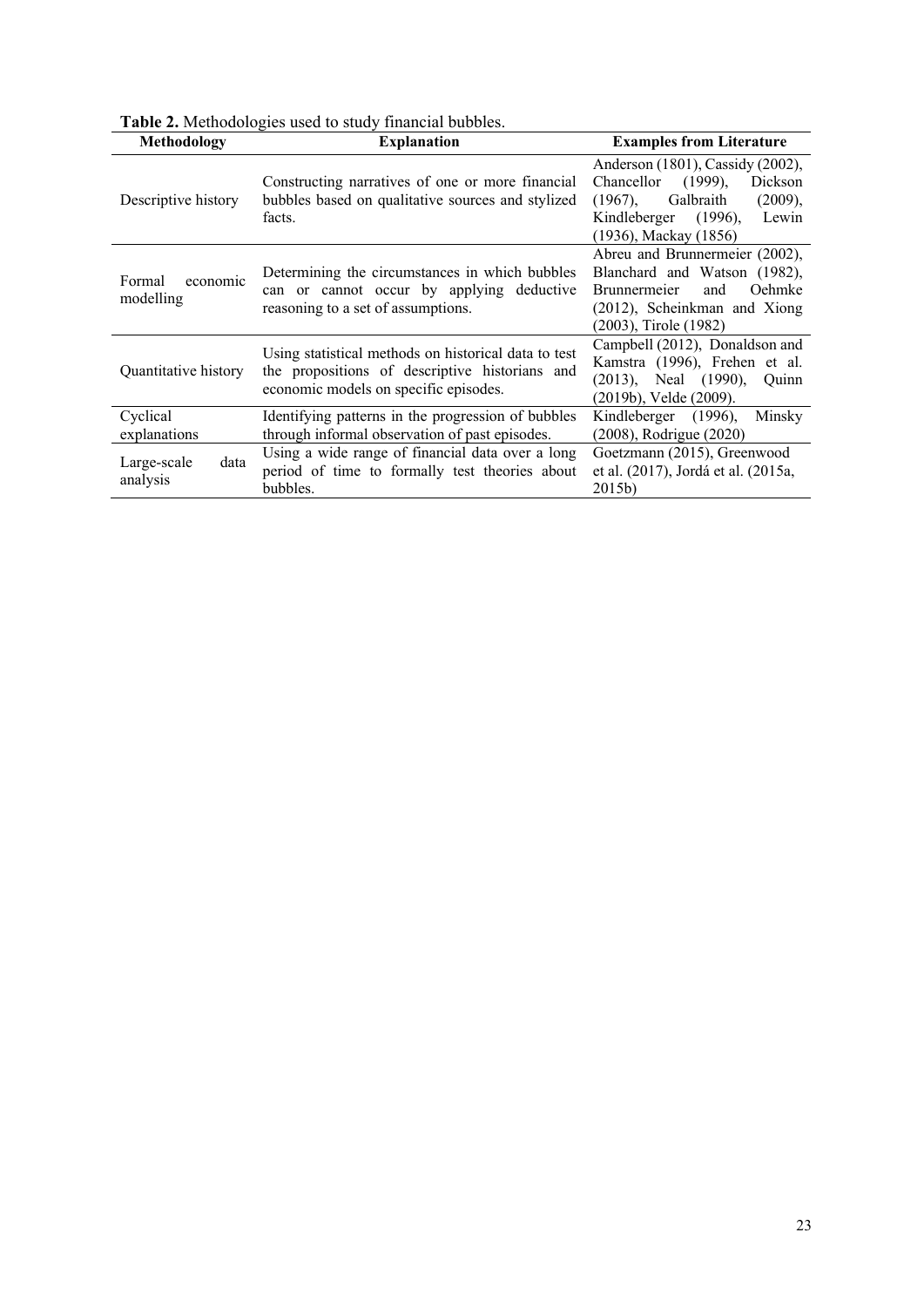| Political spark     |                                | First emerging market<br>bubble | Mississippi bubble    |
|---------------------|--------------------------------|---------------------------------|-----------------------|
|                     |                                |                                 | Australian land boom  |
|                     |                                | South Sea bubble                |                       |
|                     |                                |                                 | Japanese bubble       |
|                     |                                | Railway mania                   |                       |
|                     |                                | Chinese bubbles                 | Global housing bubble |
|                     | Bicycle mania                  |                                 |                       |
| Technological spark | Dotcom bubble                  | Roaring twenties                |                       |
|                     | Low capital-market<br>leverage | High capital-market<br>leverage | Bank leverage         |

**Figure 1**. *Bubble Sparks and Leverage*

*Source*: Quinn & Turner (2020, p.213).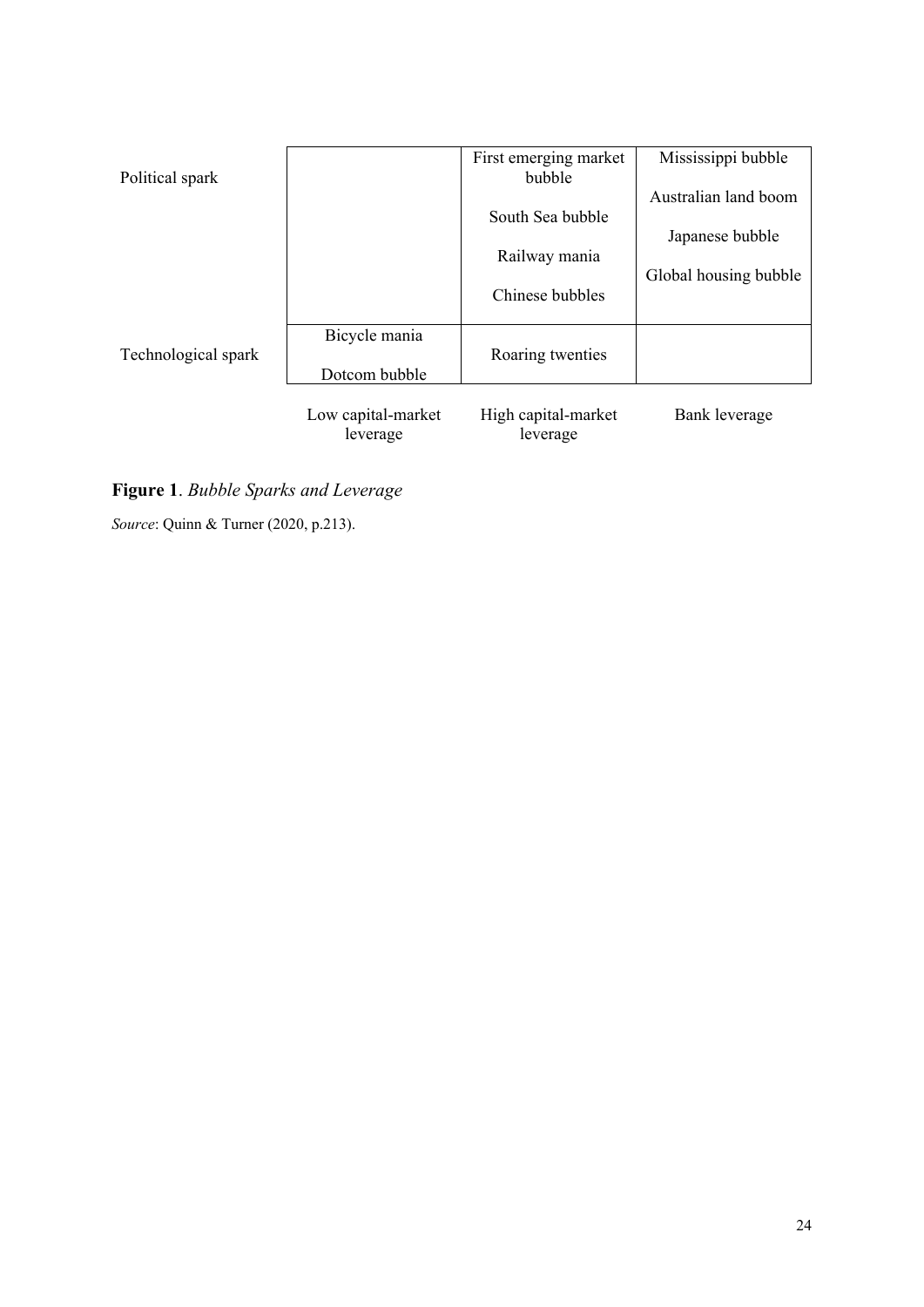#### **References**

- Abreu, D. & Brunnermeier, M. K. (2002). Synchronization risk and delayed arbitrage. *Journal of Financial Economics,* 66, 341-360.
- Abreu, D. & Brunnermeier, M.K. (2003). Bubbles and crashes. *Econometrica*, 71, 173-204.
- Acharya, V. & Naqvi, H. (2019). On reaching for yield and the coexistence of bubbles and negative bubbles. *Journal of Financial Intermediation*, 38, 1-10.
- Acheson, G. G., Coyle, C. & Turner, J. D. (2016). Happy hour followed by hangover: financing the UK brewery industry, 1880-1913. *Business History*, 58, 725-751.
- Allen, F. & Gale, D. (2000). Bubbles and crises. *Economic Journal,* 110, 236-55.
- Allen, F. & Gale, D. (1999). Bubbles, crises, and policy. *Oxford Review of Economic Policy*, 15, 9-18.
- Allen, F. & Gale, D. (2005). Asset price bubbles and stock market interlinkages. in W. C. Hunter, G. G. Kaufman & M. Pomerleano (Eds.), *Asset price bubbles: the implications for monetary, regulatory, and international policies*. Cambridge, MA: MIT Press.
- Allen, F., Litov, L. & Mei, J. (2006). Large investors, price manipulation, and limits to arbitrage: an anatomy of market corners. *Review of Finance*, 10, 645–693.
- Allen, F. (2001). Do financial institutions matter? *Journal of Finance*, 56, 1165-75.
- Amini, S. & Toms, S. (2018) Accessing capital markets: aristocrats and new share issues in the British bicycle boom of the 1890s. *Business History*, 60, 231–56.
- Anderson, A. (2000) An extract from The Origin of Commerce (1801). In R.B. Emmett (Ed.), *Great bubbles volume 3*. London: Pickering and Chatto.
- Barberis, N., Shleifer, A. & Vishny, R. (1998). A model of investor sentiment. *Journal of Financial Economics,* 49, 307-43.
- Beck, T. & Levine, R. (2004). Stock markets, banks, and growth: panel evidence. *Journal of Banking and Finance*, 28, 423-42.
- Becker, B. & Ivashina, V. (2015). Reaching for yield in the bond market. *Journal of Finance*, 70, 1863- 1902.
- Bernanke, B. S. (1983). Nonmonetary effects of the financial crisis in the propagation of the Great Depression. *American Economic Review*, 73, 257-76.
- Bhattacharya, U., Galpin, N., Ray, R., & Yu, X. (2009). The role of the media in the internet IPO bubble. *Journal of Financial and Quantitative Analysis*, 44, 657-682.
- Blanchard, O. & Watson, M. (1982). Bubbles, rational expectations, and financial markets. In P. Wachter (Ed.), *Crises in the economic and financial structure*. Lexington, MA: Lexington Books.
- Boone, P. (1989). Perspectives on the high price of Japanese land. *Economic Research Institute Economic Planning Agency Discussion Paper*, No. 45.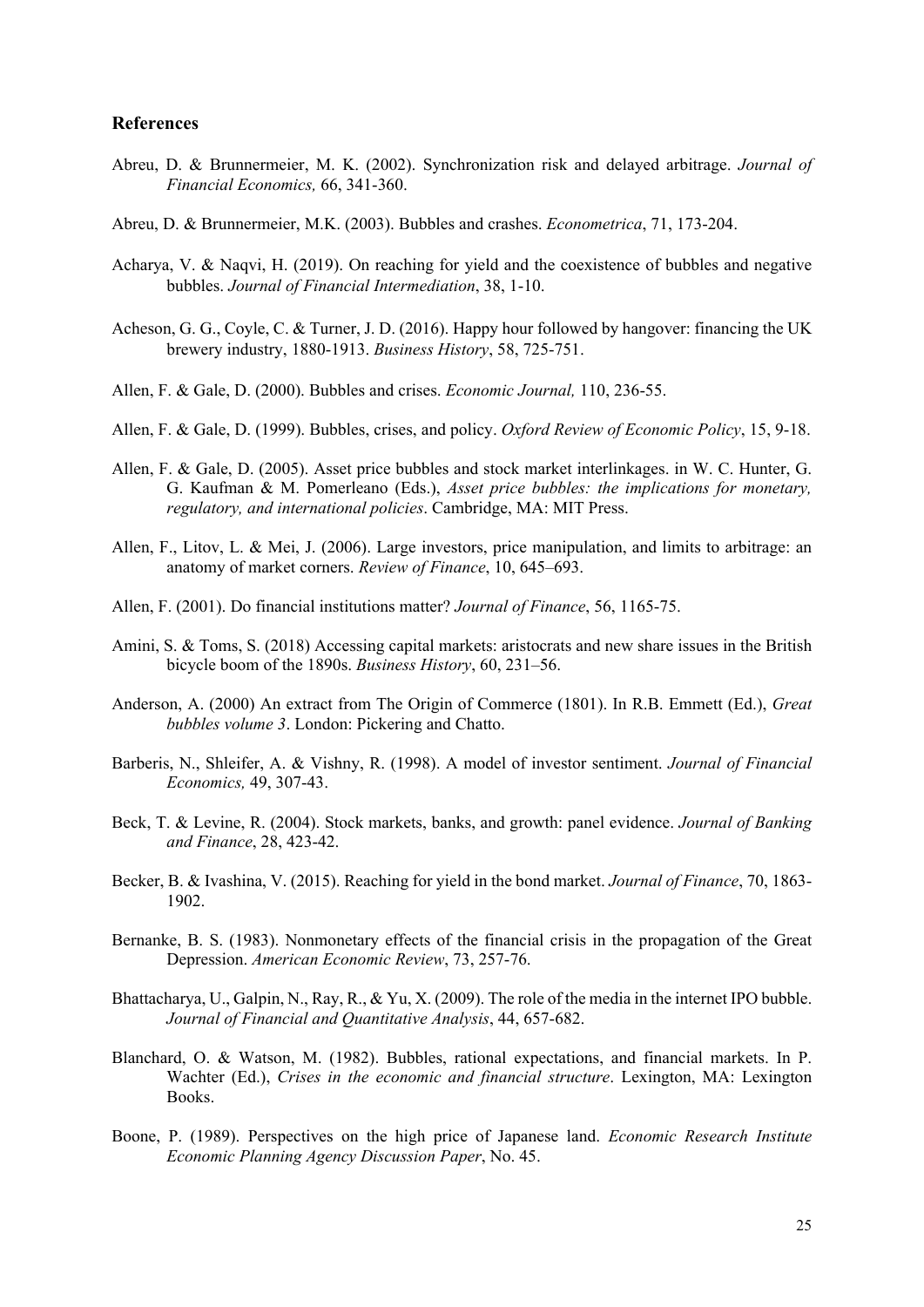Brennan, M.J. (2004). How did it happen? *Economic Notes*, 33, 3-22.

- Brunnermeier, M. K. & Oehmke, M. (2012). Bubbles, financial crises, and systemic risk. *NBER Working Paper*, No. 18398.
- Brunnermeier, M. K. & Nagel, S. (2004). Hedge funds and the technology bubble. *Journal of Finance,*  59, 2013-40.
- Bryer, R. A. (1991). Accounting for the 'Railway Mania' of 1845 A great railway swindle? *Accounting, Organisations and Society*, 16, 439-486.
- Butlin, N. G. (1962). *Australian domestic product, investment and foreign borrowing 1861-1938/39*. Cambridge: Cambridge University Press, 1962.
- Butlin, N. G. (1964). *Investment in Australian economic development 1861-1900*. Cambridge: Cambridge University Press, 1964.
- Campbell, G. (2012). Myopic rationality in a mania. *Explorations in Economic History*, 49, 75–91.
- Campbell, G. (2013). Deriving the railway mania. *Financial History Review*, 20, 1-27.
- Campbell, G. (2014). Government policy during the British railway mania. In N. Dimsdale & A. Hotson (Eds.), *British financial crises since 1825*. Oxford: Oxford University Press.
- Campbell, G., Turner, J. D., & Walker, C. B. (2012). The role of the media in a bubble. *Explorations in Economic History*, 49, 461-81.
- Campbell, G. & Turner, J. D. (2012). Dispelling the myth of the naive investor during the British Railway Mania, 1845–46. *Business History Review*, 86, 3–41.
- Campbell, G. & Turner, J. D. (2015). Managerial failure in mid-Victorian Britain?: Corporate expansion during a promotion boom. *Business History*, 57, 1248-76.
- Cannon, M. (1966). *The land boomers*. Melbourne: Melbourne University Press.
- Carswell, J. (1960). *The South Sea Bubble*. London: The Cresset Press.
- Case, K. E. & Shiller, R. J. (2003). Is there a bubble in the housing market?, *Brookings Papers on Economic Activity*, 299-342.

Cassidy, J. (2002). *Dot.Con: The greatest story ever sold*. London: Penguin. Cellan-Jones, R. (2001). *Dot.Bomb: The strange death of Dot.Com Britain*. London: Aurum Press.

- Champion, S. R. (1998). *The Great Taiwan bubble: the rise and fall of an emerging stock market*. Berkley, CA: Pacific View Press.
- Chancellor, E. (1999). *Devil take the hindmost: A history of financial speculation*. Basingstoke: Macmillan.
- Dagher, J. (2018). Regulatory cycles: Revisiting the Political Economy of Financial Crises. *IMF Working Paper*, No. WP/18/8.
- Dale, R. (2004). *The First Crash: Lessons from the South Sea Bubble*. Princeton: Princeton University Press, 2004.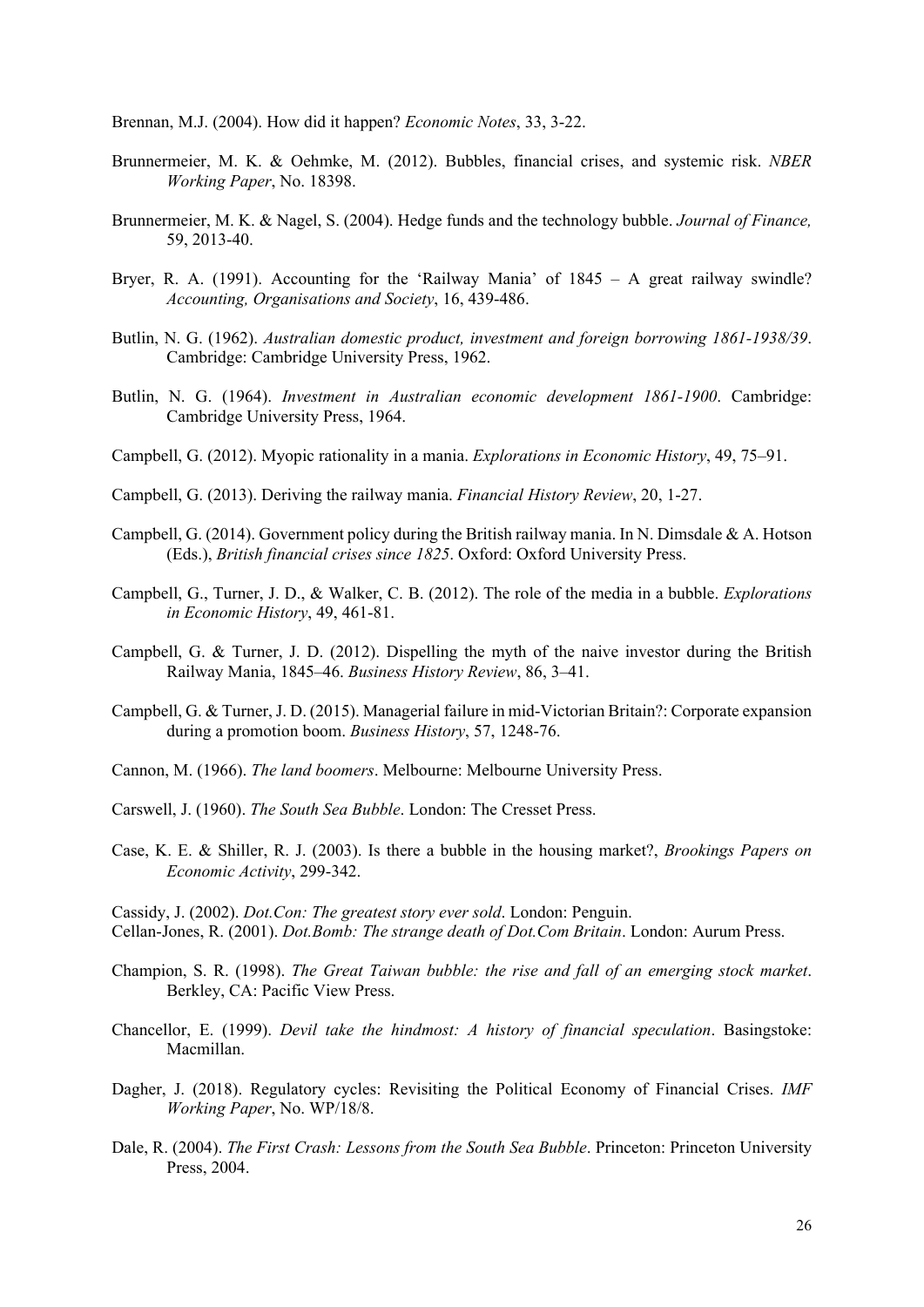- Dale, R.S., Johnson, J.E.V., & Tang, L. (2005).Financial markets can go mad: evidence of irrational behaviour during the South Sea Bubble. *Economic History Review*, 58, 233-71.
- Daniel, K., Hirshleifer, D. & Subrahmanyam, A. (1998). Investor psychology and security market under- and overreactions. *Journal of Finance,* 53, 1839-85.
- Davis, A. M. (2000). An historical study of Law's system (1887). In R.B. Emmett (Ed.), *Great bubbles*, volume 2. London: Pickering and Chatto.
- Davison, G. (1978). *The rise and fall of marvellous Melbourne*. Melbourne: Melbourne University Press.
- Dawson, F. G. (1990). *The first Latin American debt crisis: The City of London and the 1822-25 loan bubble*. New Haven: Yale University Press.
- Dehesh, A. & Pugh, C. (1999). The internationalization of post-1980 property cycles and the Japanese 'bubble' economy, 1986-96. *International Journal of Urban and Region Research*, 23, 147- 164.
- Dell'Ariccia, G., Detragiache, E. & Rajan, R. (2008). The real effect of banking crises. *Journal of Financial Intermediation*, 17, 89-112.
- DeLong, J.B. & Magin, K. (2006). A short note on the size of the dot-com bubble. *NBER Working Paper*, No. 12011.
- Dhar, R. & Goetzmann, W. N. (2005). Bubble investors: What were they thinking? *Yale ICF Working Paper*, No. 06-22.
- Dickson, P.G.M. (1967) *The financial revolution in England: A study in the development of public credit, 1688-1756*. London: Macmillan.
- Donaldson, R.G. & Kamstra, M. (1996). A new dividend forecasting procedure that rejects bubbles in asset prices: The case of 1929's stock crash. *Review of Financial Studies*, 9, 333-383.
- Eatwell, J. (2004). Useful bubbles. *Contributions to Political Economy*, 23, 35-47.
- Eichengreen, B. & Mitchener, K. (2003). The Great Depression as a credit boom gone wrong. *BIS Working Paper*, No. 137.
- English, H. (1827). *A complete view of the joint stock companies formed during the years 1824 and 1825*. London: Boosey and Sons.
- Englund, P. (1999). The Swedish banking crisis: roots and consequences. *Oxford Review of Economic Policy*, 15, 80-97.
- Fenn, M. J. (1969). *British investment in South America and the financial crisis of 1825-1826*. Durham theses: Durham University, 1969.
- Fisher, C. & Kent, C. (1999). Two depressions, one banking collapse. *Reserve Bank of Australia Research Discussion Paper*, No. 1999-06.
- Frehen, R.G.P., Goetzmann, W.N., & Rouwenhorst, K. (2013). New evidence on the first financial bubble. *Journal of Financial Economics*, 108, 585-607.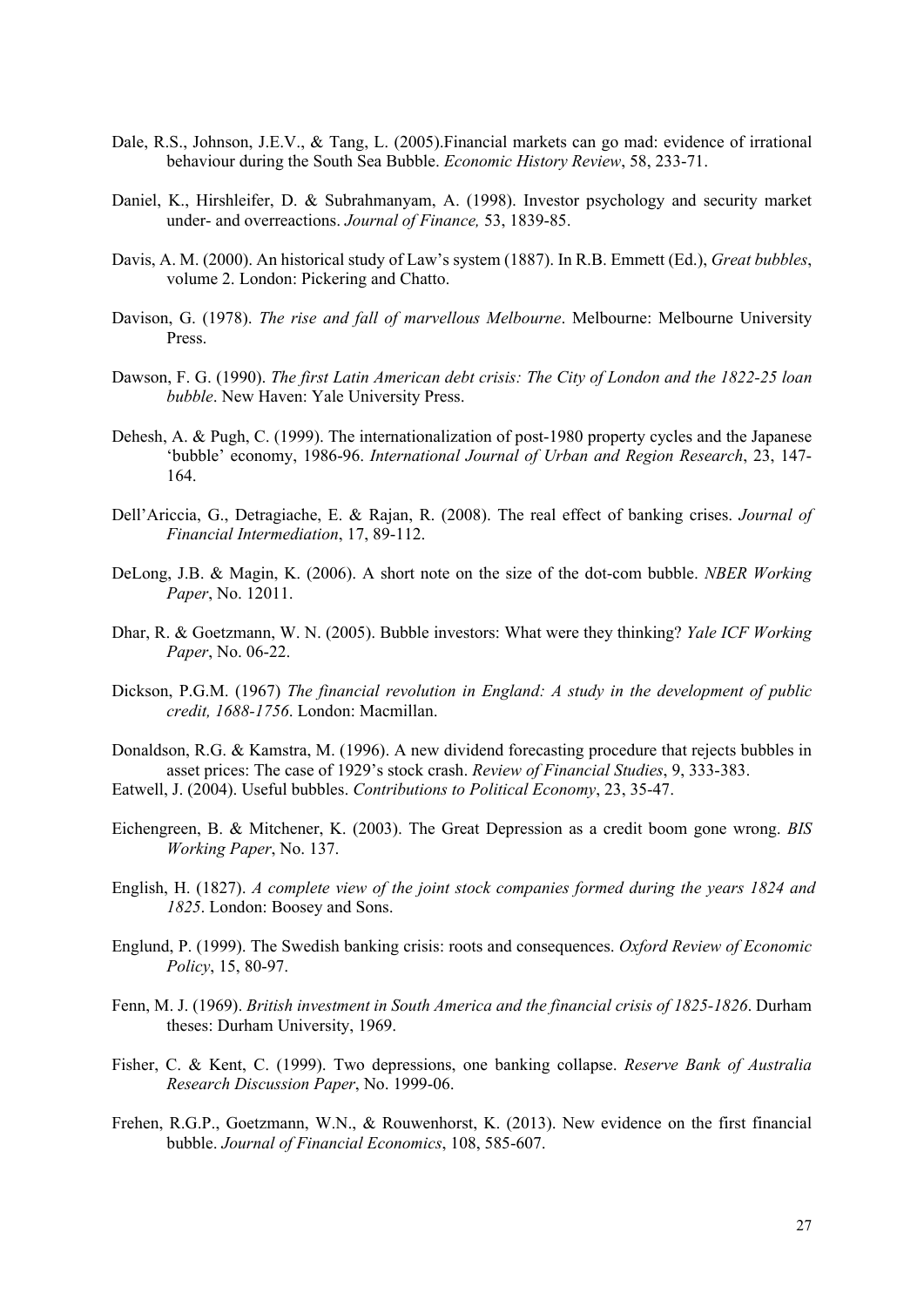- Friedman, M. & Schwartz, A.J. (2008). *The great contraction 1929-1933*. Princeton, NJ: Princeton University Press.
- Galbraith, J. K. (1990). *A short history of financial euphoria*. London: Penguin.
- Galbraith, J.K. (2009). *The Great Crash 1929*. London: Penguin Books.
- Garber, P. M. (1989). Tulipmania. *Journal of Political Economy*, 97, 535-60.
- Garber, P.M. (1990). Famous first bubbles. *Journal of Economic Perspectives*, 4, 35-54.
- Garber, P. M. (2001). *Famous first bubbles: The fundamentals of early manias*. Cambridge, MA: MIT Press.
- Gjerstad, S. & Smith, V. L. (2009). Monetary policy, credit extension, and housing bubbles: 2008 and 1929. *Critical Review*, 21, 269-300.
- Gjerstad, S. & Smith, V. L. (2014). *Rethinking housing bubbles: The role of household and bank balance sheets in modelling economic cycles*. New York: Cambridge University Press.
- Goetzmann, W. N. Bubble investing: Learning from history. *NBER Working Paper*, No. 21693, 2015.
- Goetzmann, W. N. & Dhar, R. (2006). Bubble investors: What were they thinking? *Yale ICF Working Paper*, No. 06-22.
- Goldfarb, B. & Kirsch, D. A. (2019). *Bubbles and crashes: The boom and bust of technological innovation*. Stanford: Stanford University Press.
- Goldgar, A. (2007). *Tulipmania: money, honour, and knowledge in the Dutch golden age*. Chicago: Chicago University Press.
- Gordon, R. J. (2016). *The rise and fall of American economic growth: The U.S. standard of living since the civil war*. Princeton: Princeton University Press.
- Grew, W.F. (1921). *The cycle industry*, London: Sir Isaac Pitman & Sons.
- Griffin, J.M., Harris, J.H., Shu, T. & Topaloglu, S. (2011). Who drove and burst the tech bubble? *Journal of Finance*, 66, 1251-1290.
- Greenwood, R., Shleifer, A. and You, Y. Bubbles for Fama. *NBER Working Paper*, No. 23191, 2017.
- Harris, R. (1994). The Bubble Act: Its passage and its effects on business organization. *Journal of Economic History*, 54, 610-27.
- Harrison, A. E. (1969). The competitiveness of the British cycle industry, 1890-1914. *Economic History Review*, 22, 287-303.
- Haruvy, E. & Noussair, C. N. (2006). The effect of short selling on bubbles and crashes in experimental spot asset markets. *Journal of Finance*, 61, 1119-1157, 2006.
- von Hayek, F. (1935). *Prices and Production*, 2nd edition. London: G. Routledge and Sons.
- van Helten, J. J. (1990). Mining share manias and speculation: British investment in overseas mining. In J. J. van Helten and Y. Cassis (Eds.), *Capitalism in a mature economy: financial institutions, capital, exports and British industry, 1870-1939*. Aldershot: Edward Elgar.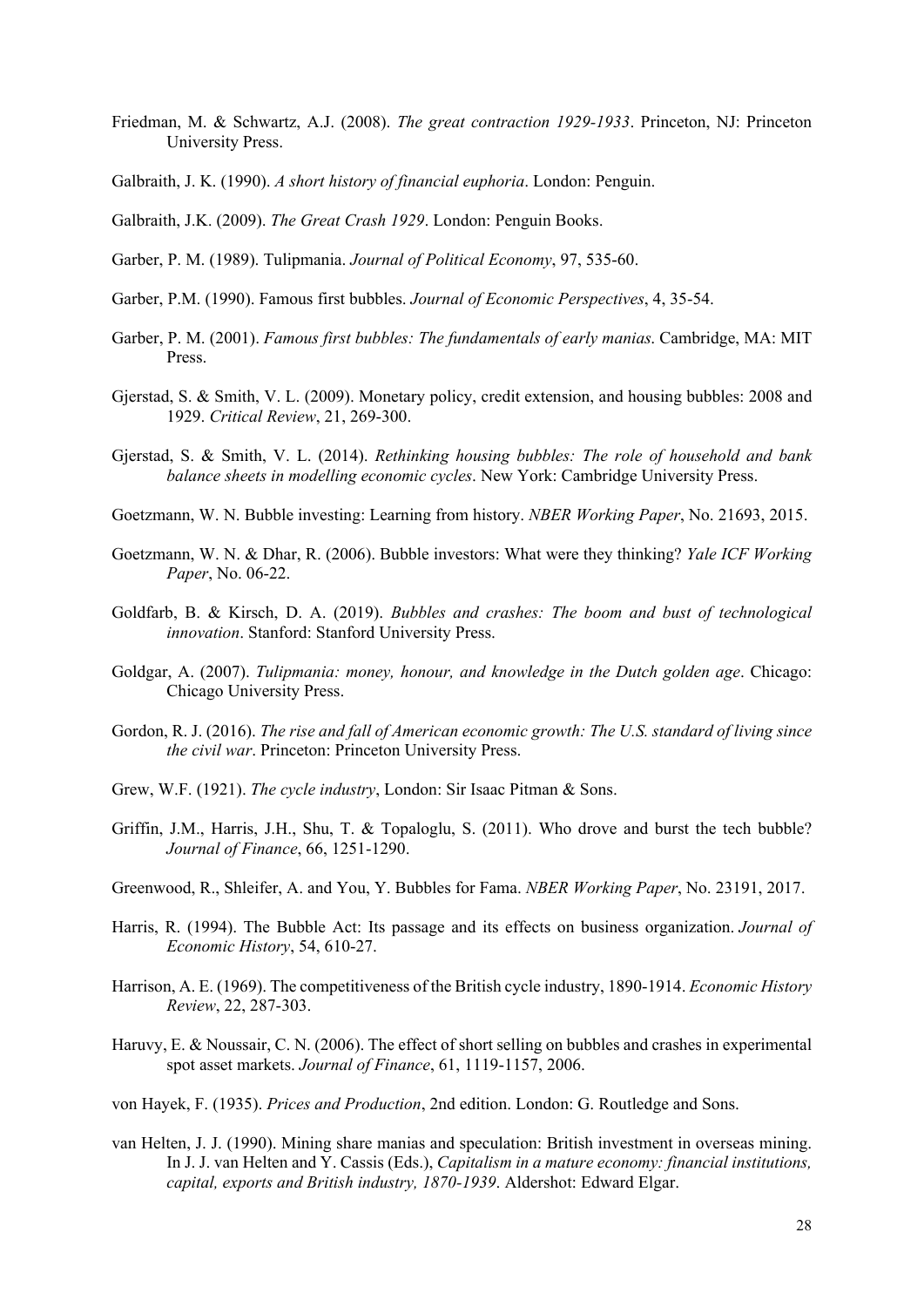- Hickson, C. R. & Turner, J. D. (2002). Free banking gone awry: the Australian banking crisis of 1893. *Financial History Review*, 9, 147-67.
- Hickson, C. R. & Thompson, E. A. (2006). Predicting bubbles. *Global Business and Economics Review*, 8, 217-26.
- Honohan, P. (2009). Resolving Ireland's banking crisis. *Economic and Social Review*, 40, 207-31.
- Hoppit, J. (2002). The myths of the South Sea Bubble. *Transactions of the Royal Historical Society*, 12, 141-65.
- Hutcheson, A. (1720). *Several calculations and remarks relating to the South Sea scheme and the value of that stock*. London.
- Janeway, W. H. (2018). *Doing capitalism in the innovation economy: Reconfiguring the three-player*  game between markets, speculators and the state, 2<sup>nd</sup> edition. Cambridge: Cambridge University Press.
- Jordá, Ó., Schularick, M., & Taylor, A.M. (2015a). Betting the house. *Journal of International Economics*, 96, S2-S18.
- Jordá, Ó., Schularick, M., & Taylor, A.M. (2015b). Leveraged bubbles. *Journal of Monetary Economics*, 76, S1-20.
- Kaldor, N. (1939). Speculation and economic stability. *Review of Economic Studies*, 7, 1-27.
- Kelly, M. (2009). 'What happened to Ireland?', *Irish Pages*, 6, 7-19.
- Kindleberger, C. P. (1996). *Manias, panics and crashes: A history of financial crises*, 3rd edition. London: Macmillan.
- Kleer, R. A. (2015). 'Riding a wave: The company's role in the South Sea Bubble. *Economic History Review*, 68, 264-85.
- Kleer, R. (2012). 'The folly of particulars': The political economy of the South Sea Bubble. *Financial History Review*, 19, 175-97.
- Klein, M. (2001). *Rainbow's end: The crash of 1929*. New York: Oxford University Press.
- Lewin, H. G. (1968[1936]). *The Railway Mania and its aftermath*. Newton Abbot: David & Charles.
- Li, Z. (2015). The emergence of China's 2006-2007 stock market bubble and its burst. In S. Cheng and Z. Li (Eds.), *The Chinese stock market Volume II*, Basingstoke: Palgrave Macmillan.
- Ljungvist, A. & Wilhelm, Jr., W.J. (2003). IPO pricing in the dot-com bubble. *Journal of Finance*, 58, 723-752.
- Lowenstein, R. (2004). *Origins of the crash*. New York: Penguin.
- Lu, L. & Lu, L. (2017). Unveiling China's stock market bubble: Margin financing, the leveraged bull and governmental responses. *Journal of International Banking Law and Regulation*, 32, 146- 160.
- Lux, T. (1995). Herd behaviour, bubbles and crashes. *Economic Journal,* 105, 881-896.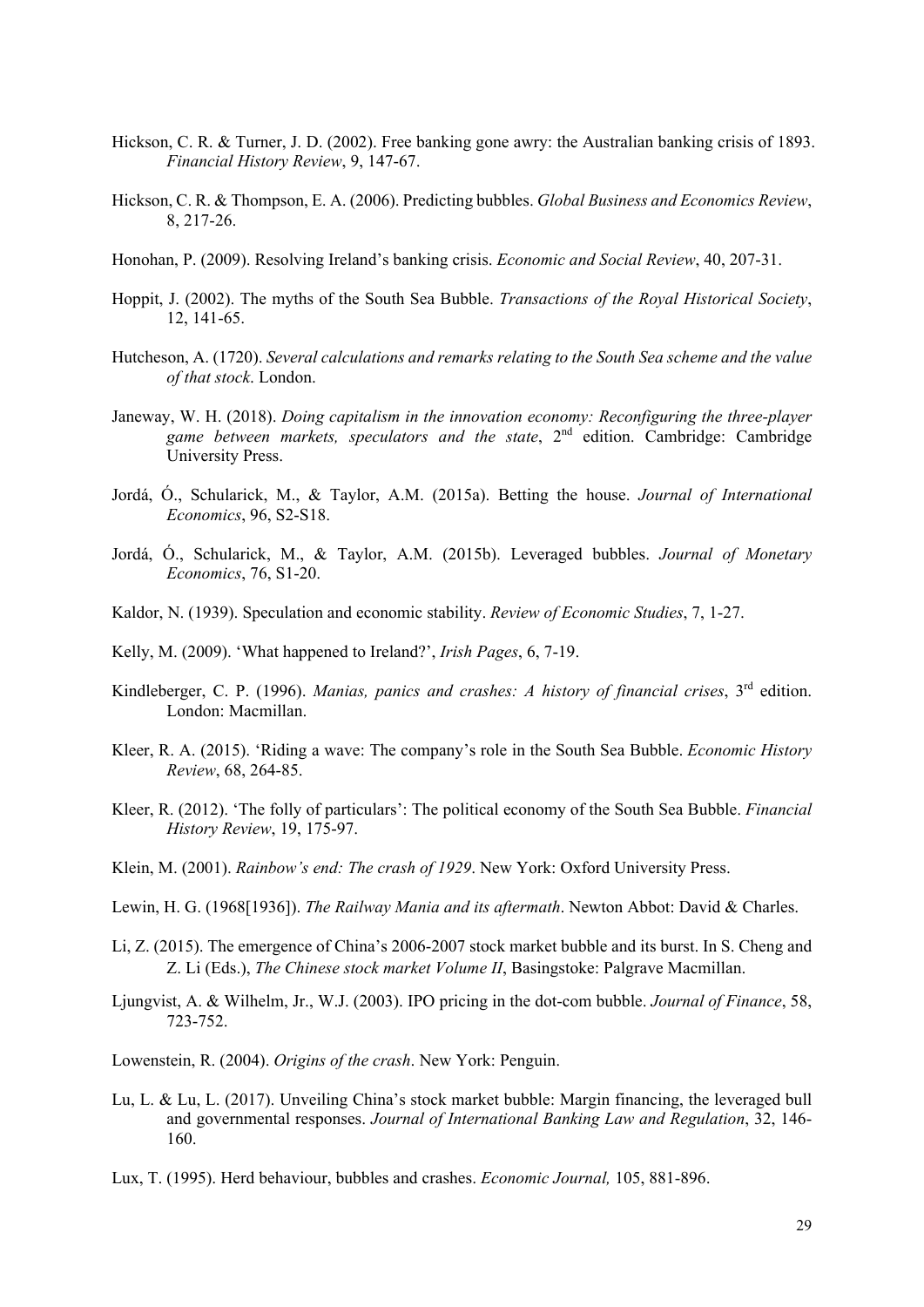- Mackay, C. (1856). *Memoirs of extraordinary popular delusions and the madness of crowds*, 3<sup>nd</sup> edition. London: Routledge, .
- Mayer, C. (2011). Housing bubbles: A survey. *Annual Review of Economics*, 3, 559-77.
- McCarthy, N., Poole, K. T. & Rosenthal, H. (2013). *Political bubbles: Financial crises and the failure of American democracy*. Princeton: Princeton University Press.
- McCartney, S. & Arnold, A.J. (2003). The railway mania of 1845-1847: market irrationality or collusive swindle based on accounting distortions? *Accounting, Auditing and Accountability Journal*, 16, 821-52.
- Merrett, D.T. (1989). Australian banking practice and the crisis of 1893. *Australian Economic History Review*, 29, 60-85.
- Merrett, D.T. (1993). Preventing bank failure: could the Commercial Bank of Australia have been saved by its peers in 1893?' *Victorian Historical Journal*, 65, 122-42.
- Mian, A. & Sufi, A. (2009). The consequences of mortgage credit expansion: Evidence from the U.S. mortgage default crisis. *Quarterly Journal of Economics*, 124, 1449-96.
- Mian, A. & Sufi, A. (2014). *House of debt: How they (and you) caused the great recession, and how we can prevent it from happening again*. Chicago: University of Chicago Press.
- Minsky, H. P. *Stabilizing an Unstable Economy*, 2nd edition, New York: McGraw-Hill, 2008.
- Moe, T. G., Solheim, J. A. & Vale, B. (2004). The Norwegian banking crisis. *Norges Banks Skriftserie Occasional Papers*, No. 33.
- Müller, S. C. (2011). The real estate bubble in Spain has been pumped up by all of us. *The IEB International Journal of Finance*, 2, 2-11.
- Murphy, A. E. (1997). *John Law: Economic theorist and policy-maker*. Oxford: Clarendon Press.
- Murphy, A. E. (2005). Corporate ownership in France: The importance of history. In R. K. Morck (Ed.), *A history of corporate governance around the world: Family business groups to professional managers*. Chicago: University of Chicago Press.
- Murphy, R. T. (1996). *The real price of Japanese money*. London: Weidenfeld and Nicolson.
- Neal, L. (1990). *The rise of financial capitalism: International capital markets in the age of reason*. Cambridge: Cambridge University Press.
- Neal, L. (1998). The financial crisis of 1825 and the restructuring of the British financial system. *Federal Reserve Bank of St. Louis Review*, 80, 53-76.
- Neal, L. (2012). *"I am not master of events": The speculations of John Law and Lord Londonderry in the Mississippi and South Sea Bubbles*. Connecticut: Yale University Press.
- Nicholas, T. (2007). Stock market swings and the value of innovation, 1908-1929. In N. R. Lamoreaux & K. L. Sokoloff (Eds.), *Financing innovation in the United States, 1870 to the present*. Cambridge, MA: MIT Press .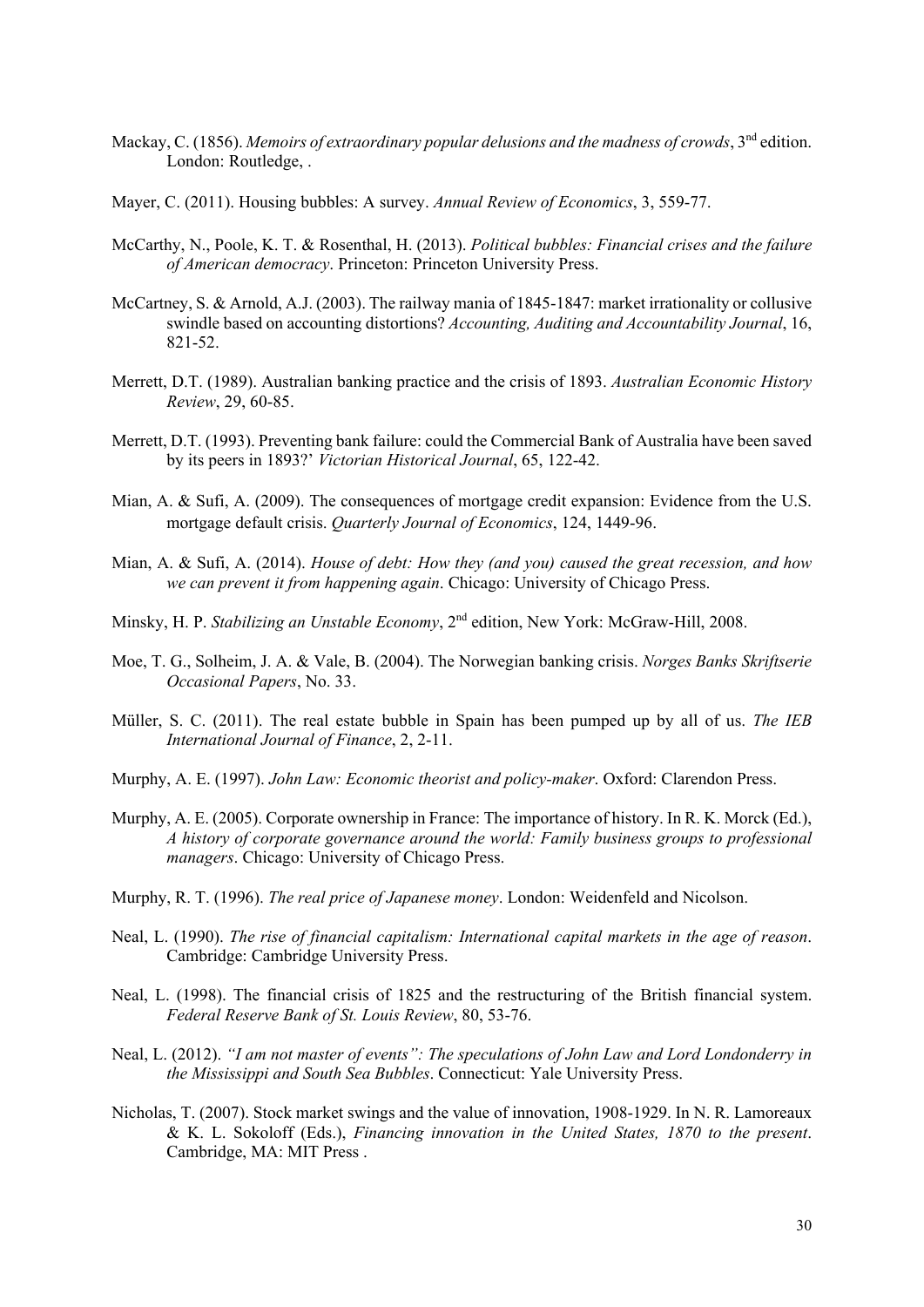- Noguchi, Y. (1994a). Land prices and house prices in Japan. In Y. Noguchi & J. Poterba (Eds.), *Housing markets in the U.S. and Japan*. Chicago: University of Chicago Press.
- Noguchi, Y. (1994b). The "bubble" and economic policies in the 1980s. *The Journal of Japanese Studies*, 20, 291-329.
- Norris, M. & Coates, D. (2014). How housing killed the Celtic tiger: Anatomy and consequences of Ireland's housing boom and bust. *Journal of Housing and the Built Environment*, 29, 299-315.
- Nyberg, P. (1994). The Finnish banking crisis and its handling (an update of developments through 1993). *Bank of Finland Discussion Papers*, No. 7/94.
- Odlyzko, A. (2010). 'Collective hallucinations and inefficient markets: The British Railway Mania of the 1840s', University of Minnesota manuscript.
- O'Hara, M. (2008). Bubbles: Some perspectives (and loose talk) from history. *Review of Financial Studies,* 21, 11-17.
- Ofek, E. & Richardson, M. (2003). DotCom mania: The rise and fall of internet stock prices. *Journal of Finance*, 58, 1113-1137.
- Oizumi, E. (1994). Property finance in Japan: Expansion and collapse of the bubble economy. *Environment and Planning*, 26, 199-213.
- Okina, K., Shirakawa, M. & Shiratsuka, S. (2001). The asset price bubble and monetary policy: Japan's experience in the late 1980s and the lessons. *Monetary and Economic Studies*, 19, 395-450.
- Olivier, J. (2000). Growth-enhancing bubbles. *International Economic Review*, 41, 133–51.
- Opp, K-D. (2017). Dump the concept of rationality into the deep ocean. In B. Frey & D. Iselin (Eds.), *Economic ideas you should forget*. Cham: Springer.
- Pástor, L. & Veronesi, P. (2009). Technological revolutions and stock prices. *American Economic Review*, 99, 1451-83.
- Pástor, L. & Veronesi, P. (2006). Was there a Nasdaq bubble in the late 1990s? *Journal of Financial Economics*, 81, 61-100.
- Paul, H. (2011). *The South Sea Bubble: An economic history of its origins and consequences*. Abingdon: Routledge.
- Peel, A.G.V. (1893). *The Australian Crisis of 1893*, London: HMSO.
- Perez, C. (2009). The double bubble at the turn of the century: Technological roots and structural implications. *Cambridge Journal of Economics*, 33, 779-805.
- Posthumus, N. W. (1929). The tulip mania in Holland in the years 1636-37. *Journal of Economic and Business History*, 1, 434-55.
- Quinn, W. (2019a). Squeezing the bears: Cornering risk and limits on arbitrage during the 'British Bicycle Mania', 1896-1898. *Economic History Review*, 72, 1286-1311.
- Quinn, W. (2019b). Technological revolutions and speculative finance: Evidence from the British Bicycle Mania. *Cambridge Journal of Economics*, 43, 271-94.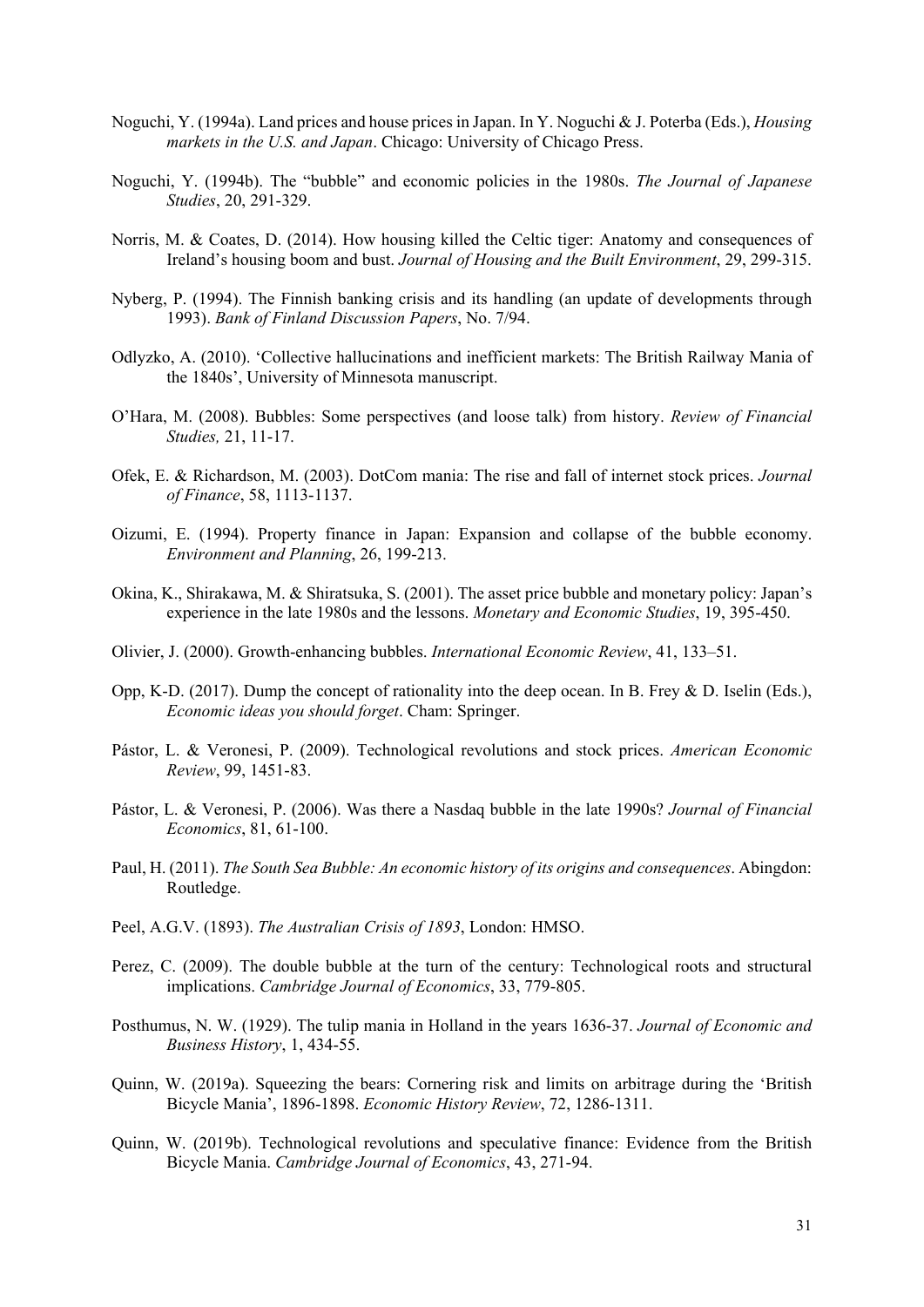- Quinn, W. & Turner, J. D. (2020). *Boom and bust: A global history of financial bubbles*, Cambridge: Cambridge University Press.
- Rappoport, P. & White, E.N. (1994). 'Was the crash of 1929 expected?' *American Economic Review*, 84, 271-281.
- Robb, G. *White-Collar Crime in Modern England: Financial Fraud and Business Morality, 1845-1929*, Cambridge: Cambridge University Press, 1992.
- Rippy, J. F. 'Latin America and the British investment 'boom' of the 1820s', *Journal of Modern History*, 19, 122-29, 1947.
- Rodrigue, J. *The Geography of Transport Systems*. New York: Routledge, 2020.
- Scheinkman, J. A. & Xiong, W. 'Overconfidence and speculative bubbles', *Journal of Political Economy,* 111, 1183-220, 2003.
- Scherbina, A. & Schlusche, B. 'Asset price bubbles: A survey', *Quantitative Finance*, 14, 589-604, 2014.
- Shiller, R. J. *Irrational Exuberance*, 3rd edition, Princeton: Princeton University Press, 2015.
- Shiller, R. J., Kon-Ya, F. & Tsutsui, Y. 'Why did the Nikkei crash? Expanding the scope of expectations data collection', *Review of Economics and Statistics*, 78, 156-164, 1996.
- Shea, G. S. 'Financial market analysis can go mad (in the search for irrational behaviour during the South Sea Bubble)', *Economic History Review*, 60, 742-65, 2007.
- Soo, C. K. (2018). Quantifying sentiment with news media across local housing markets. *Review of Financial Studies*, 31, 3689-3719.
- Smith, A. (1848). *The bubble of the age; or, the fallacies of railway investment, railway accounts, and railway dividends*. London: Sherwood, Gilbert and Piper.
- Smith, R. C. (2016). 'Is China the next Japan?', *The Independent Review*, 21, 275-298.
- Stone, D. & Ziemba, W. T. (1993). Land and stock prices in Japan. *Journal of Economic Perspectives*, 7, 149-165.
- Taylor, J. (2006). *Creating c: Joint-stock enterprise in British politics and culture 1800-1870*. London: Royal Historical Society.
- Temin, P., & Voth, H-J. (2004). Riding the South Sea bubble. *American Economic Review*, 94, 1654- 68.

Thompson, E. A. (2007). The tulipmania: fact or artifact? *Public Choice*, 130, 99-114.

- Tirole, J. (1982). On the Possibility of Speculation under Rational Expectations. *Econometrica*, 50, 1163-1182.
- Turner, G.M. (2015). *The Florida land boom of the 1920s*. Jefferson, NC: McFarland & Company, Inc.
- Turner, J. D. (2014). *Banking in crisis: The rise and fall of British banking stability, 1800 to the present*. Cambridge: Cambridge University Press.